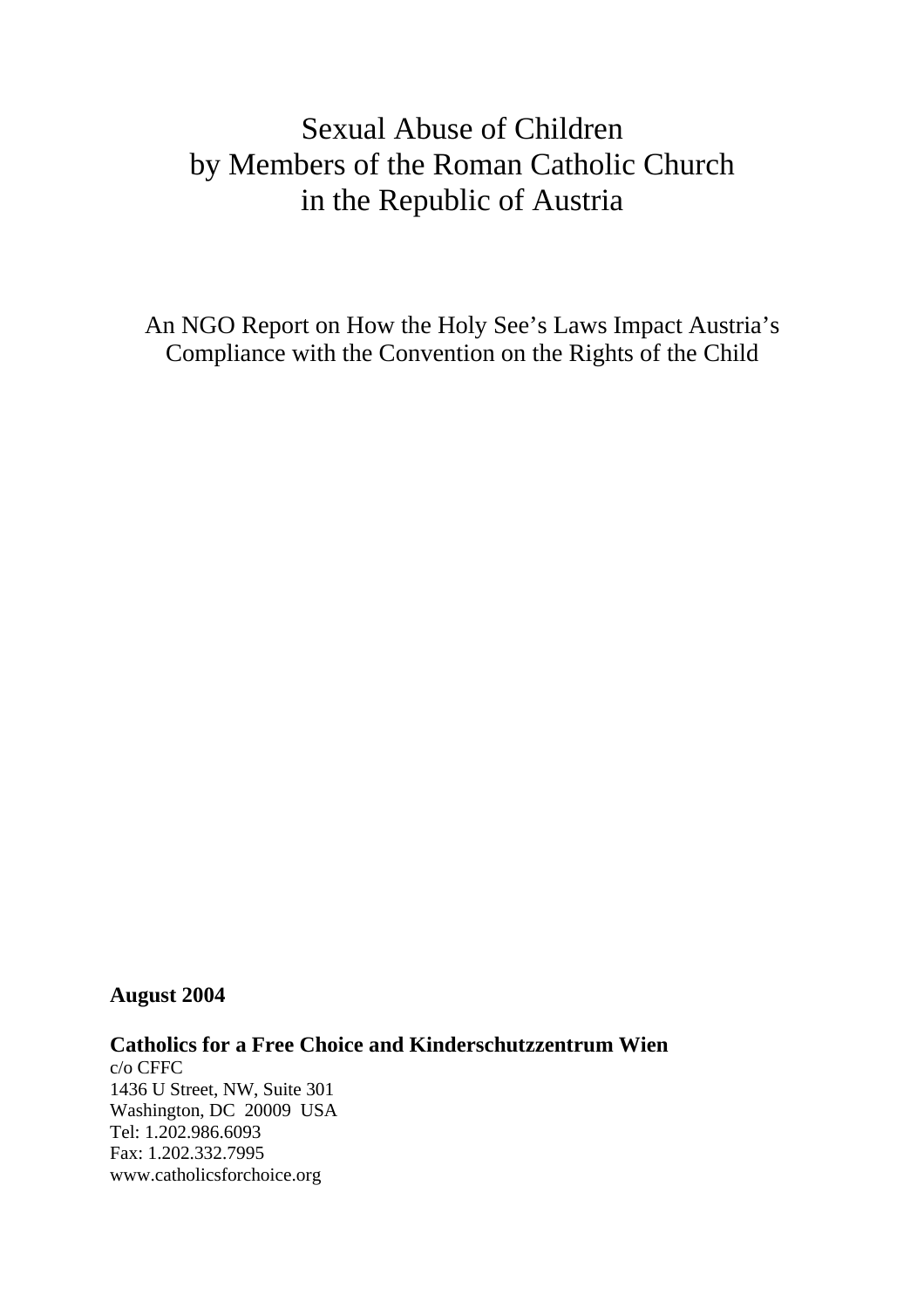# **Table of Contents**

| Religious Instruction in Austria                                                                                                        |  |
|-----------------------------------------------------------------------------------------------------------------------------------------|--|
|                                                                                                                                         |  |
| March 1995: The Case of Cardinal Gröer<br>October 2001: Lower Austria<br>November 2002: Burgenland<br>July 2004: Seminary of St. Pölten |  |
|                                                                                                                                         |  |
|                                                                                                                                         |  |
|                                                                                                                                         |  |
| To the Austrian Government<br>To the Committee on the Rights of the Child<br>To the Holy See<br>To the Roman Catholic Church in Austria |  |
|                                                                                                                                         |  |
|                                                                                                                                         |  |
| ANNEX C: Responses of the Dioceses of Salzburg, Gurk,                                                                                   |  |
|                                                                                                                                         |  |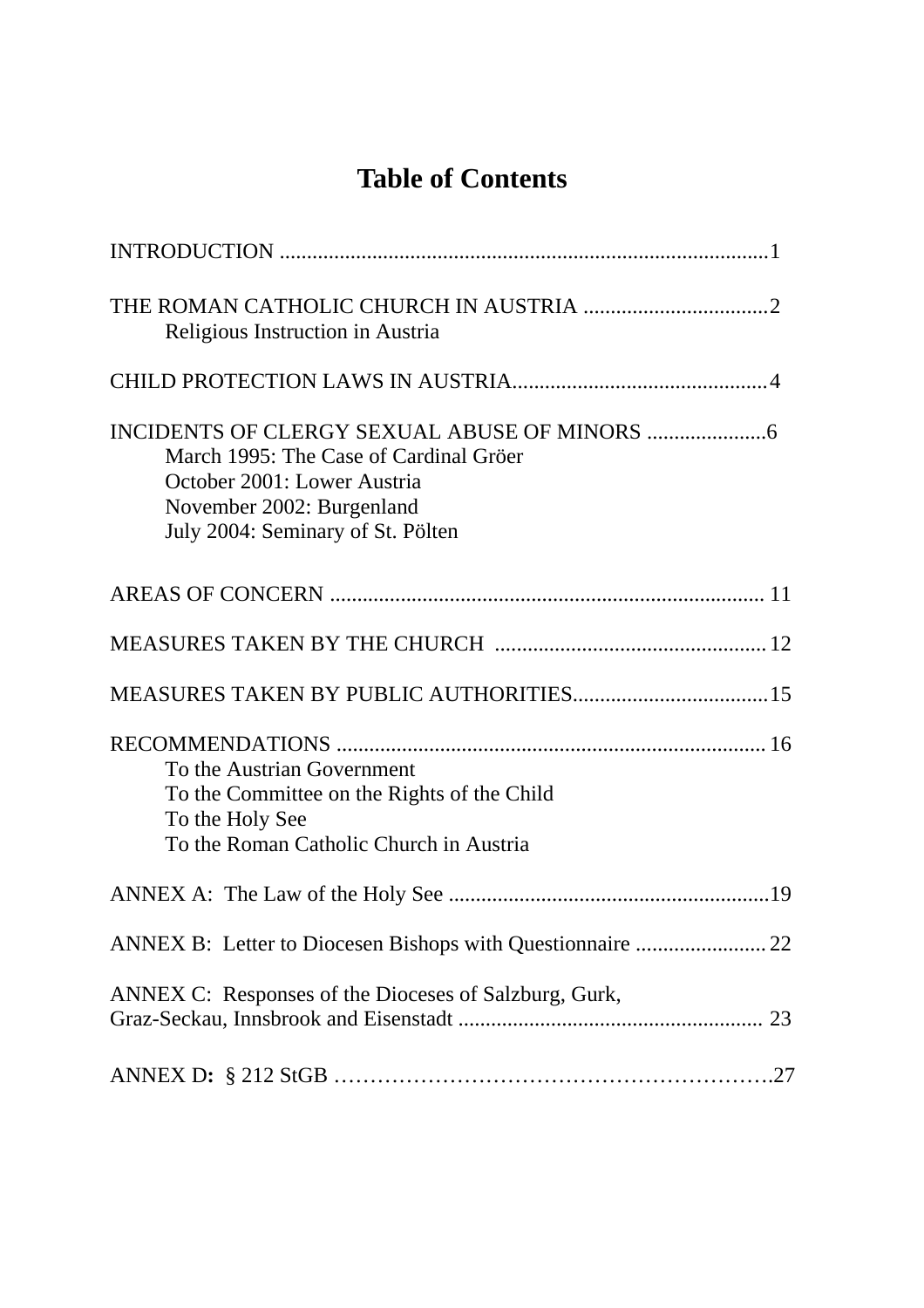# Sexual Abuse of Children by Members of the Roman Catholic Church in the Republic of Austria

## An NGO Report on How the Holy See's Laws Impact Austria's Compliance with the Convention on the Rights of the Child

## **INTRODUCTION**

1

The *Kinderschutzzentrum Wien* (Center for Child Protection of Vienna) was invited by Catholics for a Free Choice (CFFC), an NGO with special consultative status with ECOSOC, to prepare a report on sexual abuse by members and employees of the Roman Catholic church in Austria. The following report will be submitted to the UN Committee for the Rights of the Child in Geneva during their examination of the periodic report of the Republic of Austria. This report will assess how the laws of the Holy See both impact the Roman Catholic church in Austria and compromise the laws of Austria that seek to protect children.

Because the Holy See has laws that contradict the laws of State parties to the Convention, Catholics for a Free Choice, with partners in Canada, Germany and France, submitted NGO reports in 2003 and 2004 to the Committee on the dangers Canada, Germany and France face in complying with the Convention. Similarly, CFFC is submitting this report on how the Holy See's laws contradict Austria's child protection laws, which puts Austria in danger of not fulfilling its obligations to the Convention.

The question raised in this report is whether the Republic of Austria has met its commitments to the implementation of the UN Convention on the Rights of the Child. How did it deal with sexual abuse by members of the Roman Catholic church?<sup>[1](#page-2-0)</sup>

<span id="page-2-0"></span><sup>&</sup>lt;sup>1</sup> For the purpose of this report, members of the church include ordained clergy (priests and religious), religion teachers and, in a larger sense, lay people who work in church organisations.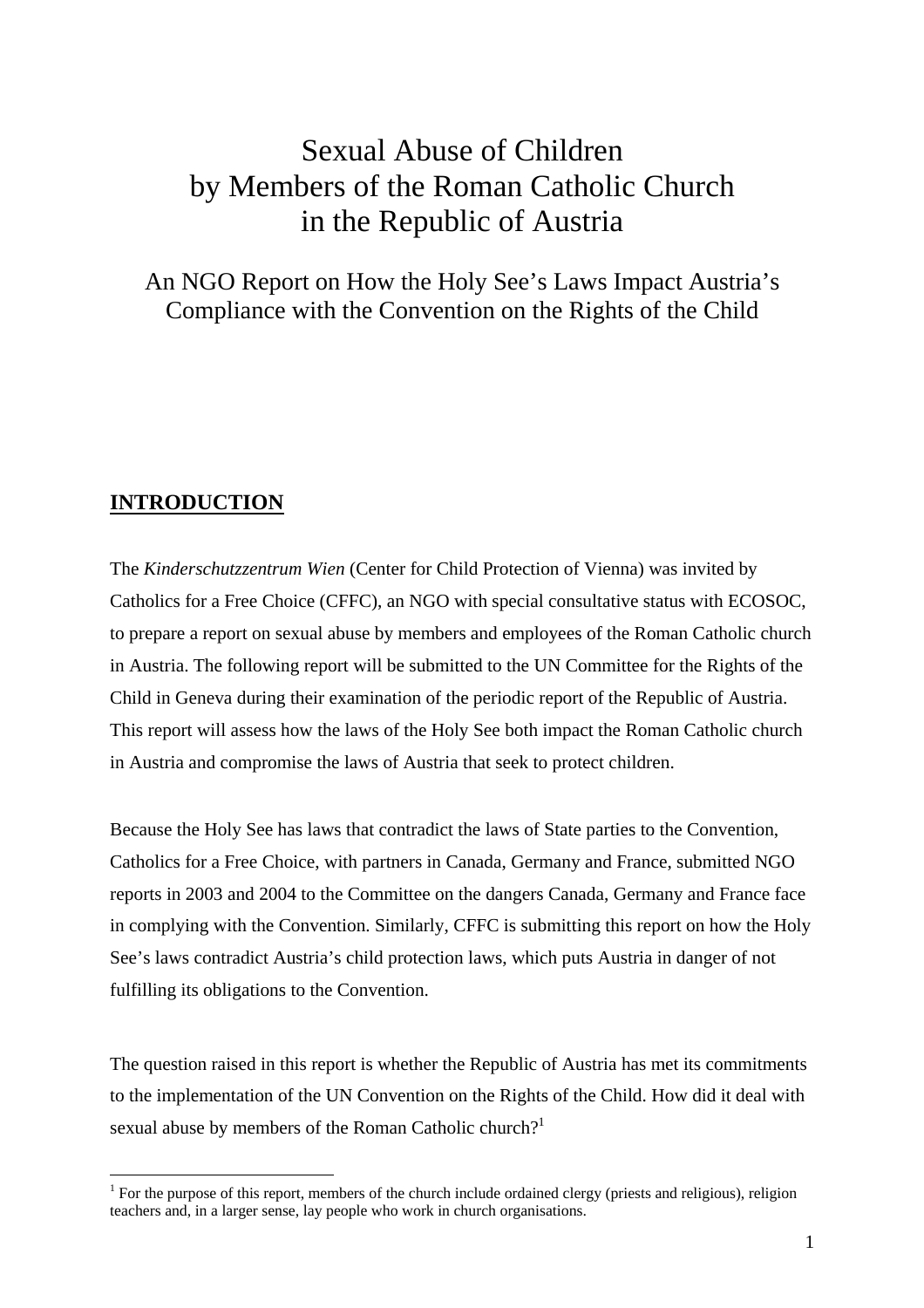The Child Protection Center of Vienna is a religiously and politically independent NGO providing crisis intervention, counseling and psychotherapy in cases of violence against children and adolescents. It has existed for thirteen years and responds each year to some 500 cases of violence against children in the federal states of Vienna, Lower Austria and Burgenland. In Austria, the question of sexual abuse by members of the Roman Catholic church has appeared to be particularly complex. Consequently, since 1996, the *Kinderschutzzentrum Wien* has provided services in cases of maltreatment by clergy.

## **THE ROMAN CATHOLIC CHURCH IN AUSTRIA**

The Roman Catholic church has strong traditional roots in Austria. The Counter Reformation in the sixteenth century and close ties between the Habsburg imperial family and Catholicism has resulted in a sustained interrelationship between the Roman Catholic church and the people of Austria. According to the 2001 national census, 79 percent of Austrians are Roman Catholic (4% Protestant and 11% are without any religious affilation)<sup>[2](#page-3-0)</sup>. In the capital Vienna, every second person is Catholic and 25 percent report no religious affiliation. In the federal states, approximately 85 percent of the population is Catholic.

According to Article 9 of the European Human Rights Convention and the Constitution (BVG BGBl Nr 59 / 1964) in Austria, "everyone has the right to freedom of thought, conscience and religion." At the same time, however, special relations continue to exist for the Roman Catholic church, including the concordat, which was inherited from the times of the *Ständestaat* (corporative state) and was formalized between Pope Pius XI and the Republic of Austria<sup>3</sup> (1934). It was reaffirmed in 19[5](#page-3-3)7<sup>4</sup> and remains valid<sup>5</sup>.

## **Religious Instruction in Austria**

The concordat secures in Article VI the right for the Roman Catholic church to give religious instruction and to execute religious exercises for students in "primary and secondary education institutions." The state guarantees the binding force of this right. Furthermore, the church is solely entitled to "guide and supervise directly the religious instruction and the religious exercises." This includes the appointment of religion instructors (Article VI, § 1).

<span id="page-3-3"></span>Source: http://www.ris.bka.gv.at/taweb-

1

<span id="page-3-0"></span><sup>&</sup>lt;sup>2</sup> Source: http://www.statistik.at/gz/vz\_religion2.shtml. *Accessed August 12, 2004.*<br><sup>3</sup> Source: http://www.yarfaceup.com/do/st/kopkordat33.html Accessed August 12, 2004.

<span id="page-3-1"></span>Source: http://www.verfassungen.de/at/konkordat33.htm. *Accessed August 12, 2004.* 4

<span id="page-3-2"></span>Source: http://www.aeiou.at/aeiou.encyclop.k/k629588.htm. *Accessed August 12, 2004.* 5

cgi/taweb?x=d&o=d&v=bnd&d=BND&i=9335&p=1&q=%20%20%20%20%20%20%20%20%20und%20%28 konkordat%29. *Accessed August 12, 2004.*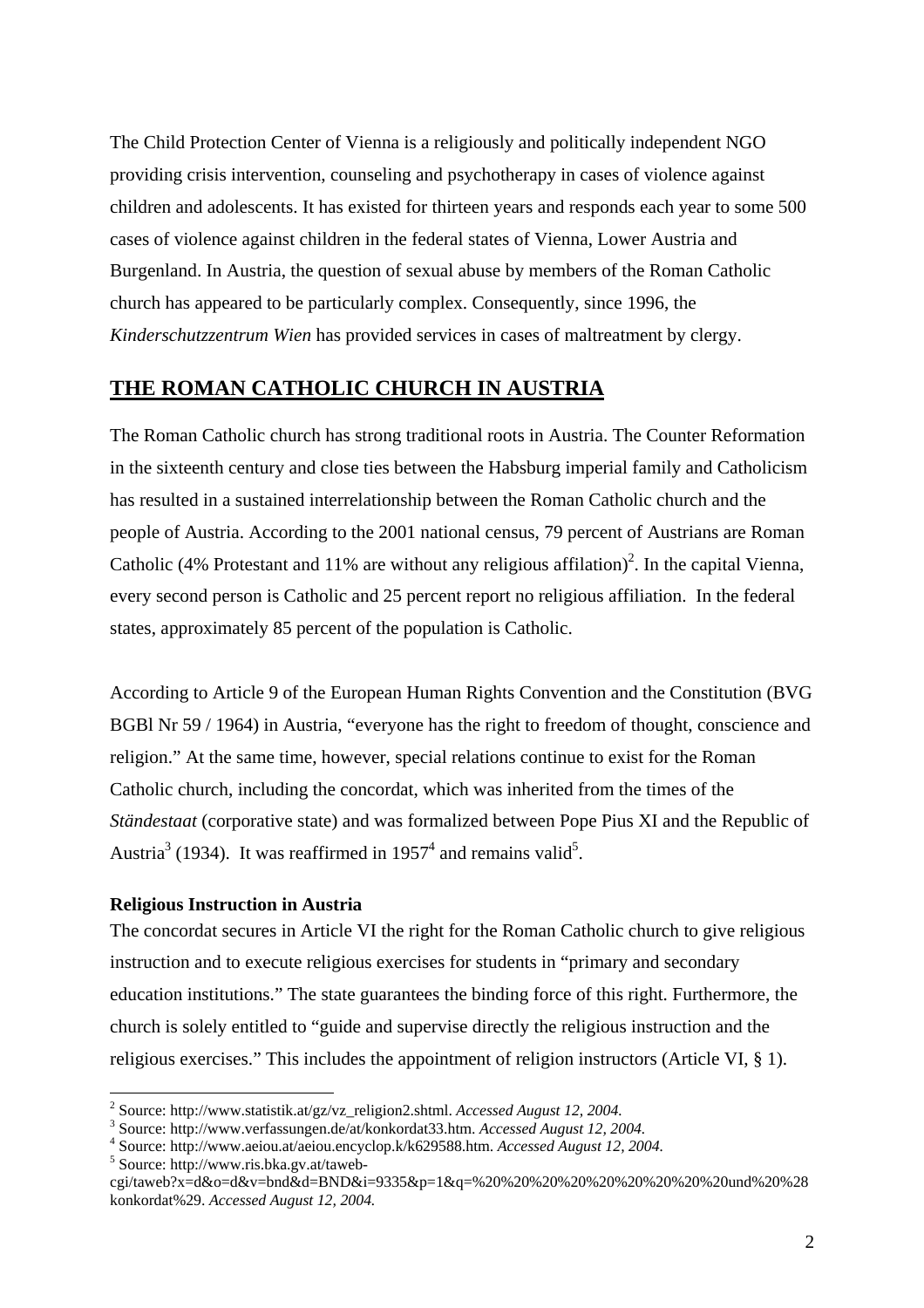All details are provided for in the law on religious instruction (1949, amended in 1957-58) and in an additional treaty between the Holy See and the Republic of Austria (1962, Additional Treaty of 1971). As a result, religious instruction is compulsory for all baptized children (but they may choose to opt out). A cross must be installed in classes where the majority of children are Christian.

The far-reaching autonomy of the Roman Catholic school office has led – as can be demonstrated in various cases (see below) – to substantial problems in the prevention of sexual maltreatment of children.

This special relationship between state and church includes obligations that ensnare all children attending school in Austria; the Roman Catholic church is an influential institution as care provider for children and adolescents in kindergartens, private schools and extracurricular activities.

#### **Day Care Facilities for Children**

Day care facilities for children in Austria include nursery schools (institutional care for infants under age three), Kindergarten (institutional day care for children of age  $3 - 6$ ) and *Hort* (afternoon care for primary school children of age 6-10). According to 2001- 02 statistics in Austria, 40,136 children were registered in Catholic day care facilities for children. The legal caregivers were mainly parishes, religious orders or Caritas.

Out of 267,111 children who were registered in 2001-02 in a day care facility in Austria, 15 percent went to a Catholic service provider. At a regional level, the figures show great imbalances. In Upper Austria, every third child attends a Catholic institution (Caritas being the main care provider). In Carynthia, it is every fourth child. In Vienna, it is 16 percent of all children, and in Styria, 13 percent. In Lower Austria (2.6%), Voralberg (3.5%) and Tyrol (6.3%), the Catholic church plays a negligible role as provider of day care facilities for children.

## **Private Schools**

 $\overline{a}$ 

Dioceses and convents were the main school providers during the academic year of 2002-03. Of 6,357 schools in Austria, 282 (4.4%) were Roman Catholic providers. Of 1,234,861 Austrian students, 68,619 (5.6%) received their education from Roman Catholic schools.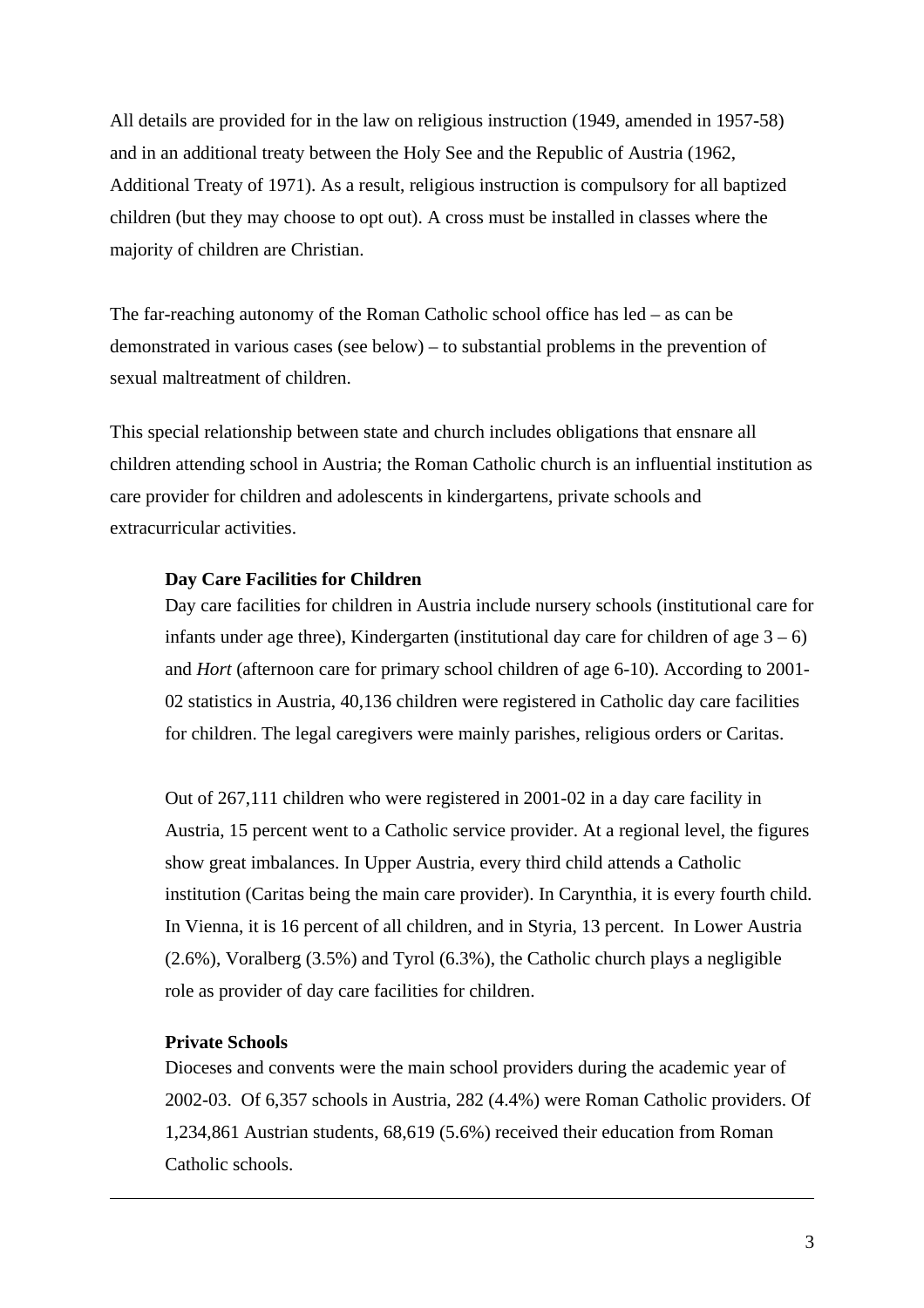While 10 percent of all students in Vienna are educated in Roman Catholic schools, the other eight federal states provide between 3.1 and 5.3 percent of students with a Roman Catholic education. This is significant insofar as Vienna has by far the smallest Catholic population of the country (55%).

## **Extracurricular and Vacation Time Care Facilities**

Popular organisations like the Catholic Youth Group offer extracurricular activities or care for children with working parents during school vacations ("youth camps").

The Catholic Youth Group is Austria's largest youth organization. It provides services to approximately 130,000 children between the ages of 8 and 14. It includes youth groups in parishes and organisations for altar children, and it provides preparation for first communion. Out of 339,902 children under age 14 in Austria, 10 percent were integrated and active in the Catholic Youth Group in 2002.

## **CHILD PROTECTION LAWS IN AUSTRIA**

Thanks to the reforms of the penal code in 1998, 2001 and 2002, sexual contact between adults (persons over age 18) and minors under age 14 is considered "sexual abuse of minors" (§ 207 StGB) and punishable. Vaginal, oral and anal penetrations and the attempt to petition for "sexual intercourse-like acts" with a third person are listed under the title "Severe Sexual Abuse of Minors" (§ 206 StGB) and are subject to more severe punishment.

Furthermore, § 207b StGB protects adolescents up to the age of 16, who "for certain reasons are not mature enough" to "understand the significance of the act or to act according to this insight." It is subject to the "superiority due to the age" of the perpetrator.

§ 212 StGB protects both older adolescents between 16 and 18 years of age and adults from sexual abuse by persons holding authority. In the May 2004 draft of the Austrian penal code, the following relationships of authority are newly codified (Please see Annex D for original wording.):

- Parents and equivalent relationships, e.g. stepchildren, wards (*for minors only*);
- Teachers, educators, professional trainers and supervisors when it is an abuse of position (*for minors only*);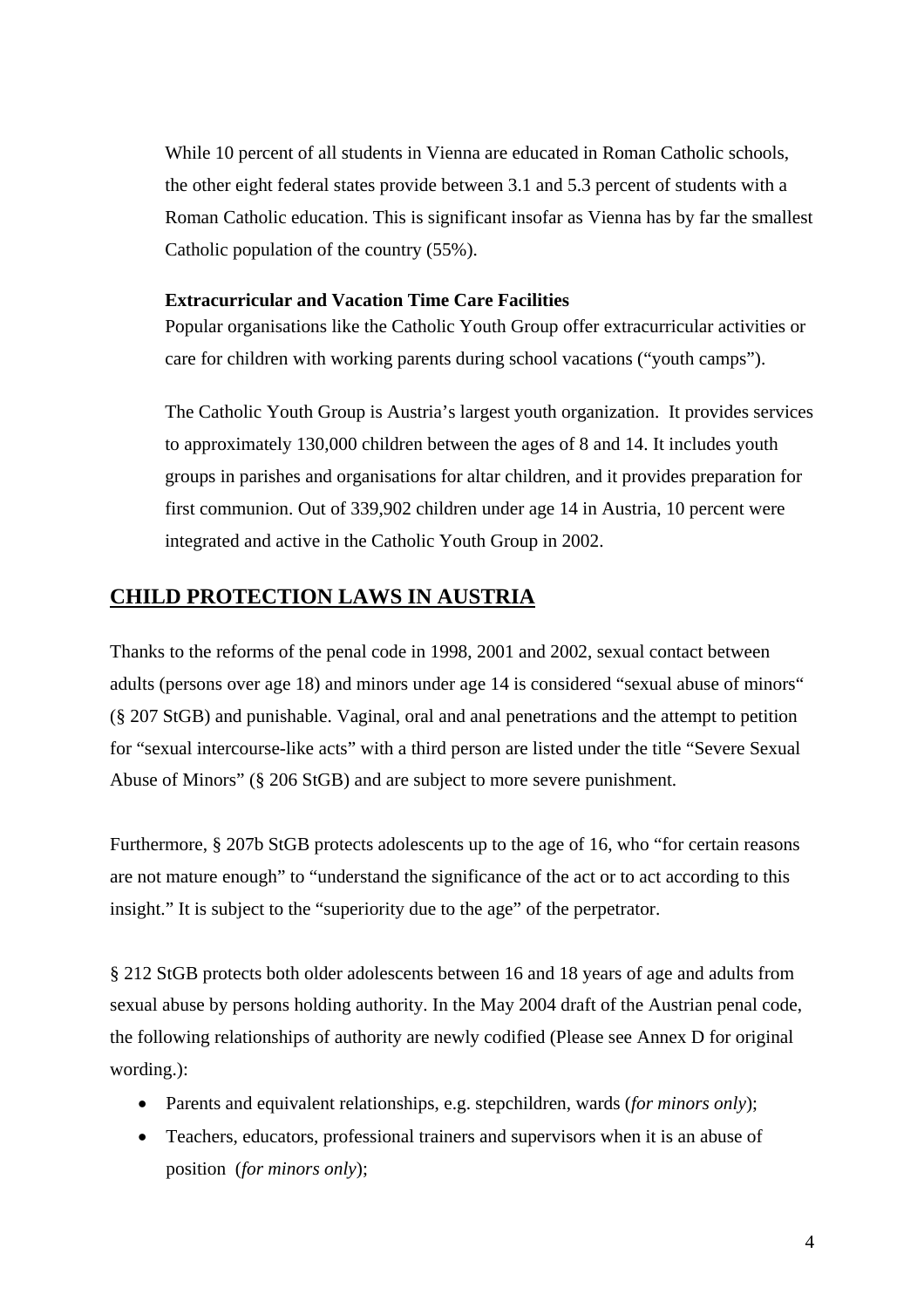- Physicians, clinical psychologists, health psychologists, psychotherapists or any other member of a health care or medical profession with a person in his or her professional care;
- Employees in educational institutions, e.g. homes;
- Physicians in medical institutions, e.g. clinics, hospitals; and
- Civil servants in relationship to persons entrusted to his or her official supervision.

In cases where an adult would have "directly" offered or paid compensation to initiate sexual interaction – and only then – adolescents are protected until age of majority (18 years).

According to the current law, sexual abuse by members of the Catholic church is only a punishable offense if:

- The victim is a minor (under age 14),
- The victim is psychologically "immature" and younger than 16,
- The minor (under age 18) directly receives or is offered financial compensation or gifts from the perpetrator,
- The abuse takes place in a educational institution, or
- The perpetrator is a teacher or professional trainer of the victim.

Other than § 207 StGB and § 212 StGB, there is no protection against molestation for individuals in the following categories:

- Altar children,
- Adolescents and young adults who go to confession with a priest,
- Adolescents and young adults who receive pastoral care from a priest, and
- Adults in professional training, e.g. seminarians.

While even adult clients of psychotherapists and physicians are protected in principle by penal code against sexual molestation, under Austrian law, pastoral care or confession services with a priest do not offer the same protections.

In its September 14, 2003, report on this project of law, the *Kinderschutzzentrum Wien* recommended that priests be explicitly threatened with punishment for initiating sexual abuse under the benefit of their status. The government rejected this proposal.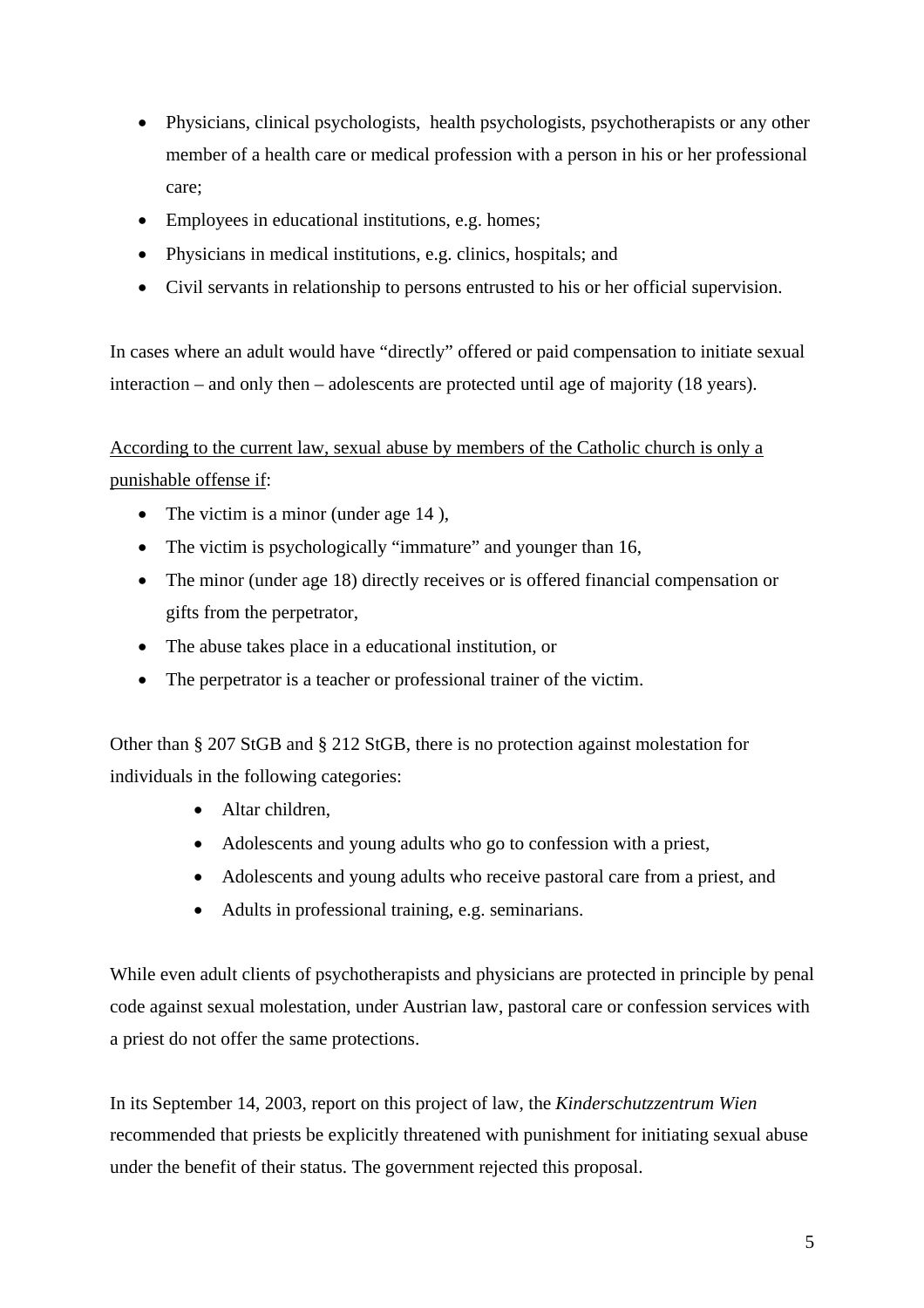Consequently, the Austrian government does not protect adolescents between age 14 and 18 from sexual abuse by priests. It does not take into account that priests – similar to other professionals in the care sector – hold a position of considerable authority in the eyes of persons who are subject to them; including when they are outside of their liturgical activities (e.g. personal contact with altar children, persons who go to confession, adults in a professional training relationship with them in a seminary). It even contradicts the assertion of the Vatican Congregation for the Clergy, which underscores that the priest holds this authority also beyond the direct "exercise of his profession": "The priest, therefore, must always know what he has to do, precisely as a priest. As St. John Bosco says, "The priest is a priest at the altar; he is a priest in the confessional; he is a priest in the school; he is priest on the street; indeed, he is a priest everywhere."<sup>[6](#page-7-0)</sup>

These ideas are not mere abstract meditations but have a practical relevance that becomes evident in the current public debate on the events in the training of priests (see below).

## **INCIDENTS OF CLERGY SEXUAL ABUSE OF MINORS**

#### **March 1995: The Case of Cardinal Gröer**

 $\overline{a}$ 

In March 1995, a significant crisis broke out in the Roman Catholic church in Austria when the cardinal and archbishop of Vienna, Hans Hermann Gröer, was charged with sexual abuse. A former student of the Hollabrunn seminary accused the cardinal of having had a sexual relationship with him when the student was 14 years old. According to the former student, Gröer had caressed him, massaged his genitals, and had harassed him into giving him "French kisses." He had to lay with the cardinal in Gröer's bed and suffer being washed by Gröer in his shower.

Gröer, a close friend of Pope John Paul II, had been in semi-retirement at the time in a prominent post at a Marian shrine. According to the National Catholic Reporter, "John Paul remarked at the time that Christ also had faced 'unjust accusations' and allowed him to become prior of an Austrian monastery."[7](#page-7-1)

The public release of these accusations in the news magazine *Profil* resulted in a reaction of solidarity of numerous Catholics with their spiritual leader. The accused himself remained

<span id="page-7-0"></span><sup>&</sup>lt;sup>6</sup>"The Priest, Pastor and Leader of the Parish Community." Instruction to the Congregation for the Clergy. August 4, 2002. 7

<span id="page-7-1"></span>Fox, T., "The unsettling story of the Austrian church," *National Catholic Reporter*, August 13, 2004.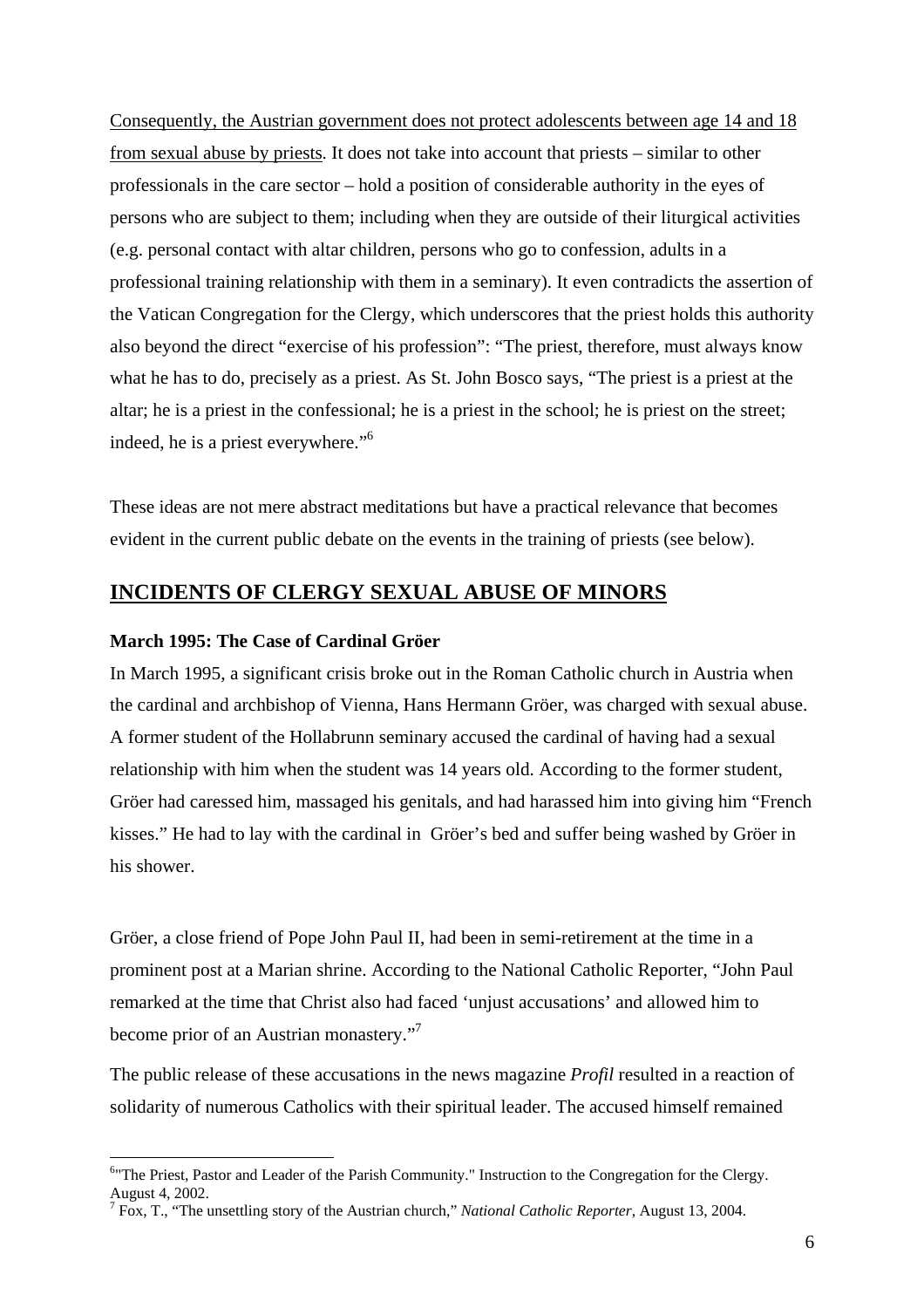silent, and he even drew a parallel to Jesus' behavior in front of the Sanhedrin.<sup>8</sup> Other members of the clergy rejected the accusations as "sexual fantasies" and affirmed Gröer's innocence.

Only after 13 young men lodged additional charges against Gröer and a closed door debate took place at the Bishops' Conference in February 1998, a few bishops issued a declaration stating that, "they had attained the moral certainty that the accusations against Gröer were founded in their essential aspects." The cardinal himself never responded to this issue, and it was only under the pressure of the Vatican (the Holy See) that he eventually retired on April 14, 1998 – three years after the beginning of the affair – to a women's convent. On April 16, the retired archbishop apologized, although it was never clear what he apologized for and what kind of "guilt" he assumed.

The Gröer crisis led a number of people to leave the church, and it had an impact on a "*Kirchenvolksbegehren*" (petition of the people of the church) in June 1995, when 507,425 Austrian Catholics called for democratization of the church.

The manner in which the church dealt with accusations against the Austrian Roman Catholic church's highest church official is emblematic of how the church generally responds to these matters: while the impression was given that the case was under discussion within the church, all information released to the outside could be characterized as cryptic or poetic in nature. It was never revealed whether and which accusations were true and about what a "moral certainty" had been attained. The combination of silence and a "clarification," which was never made transparent for the public opinion and thus cannot be understood, enhanced the impression that the Roman Catholic church is itself not able or not willing to comprehensively explain what transpires in such significant cases. Additionally, it took three years for the consequences to follow. Until that day, the cardinal could continue executing Episcopal duties, for example, administrating the sacrament of confirmation to adolescents and children.

In addition to this highly publicized case, other cases that have permeated the public's awareness of these issues illustrate problems that have their roots in Austrian law. The following information is taken from media reports from litigation in court.

 $\overline{a}$ 

<span id="page-8-0"></span><sup>8</sup> Mat 26, 62 ss.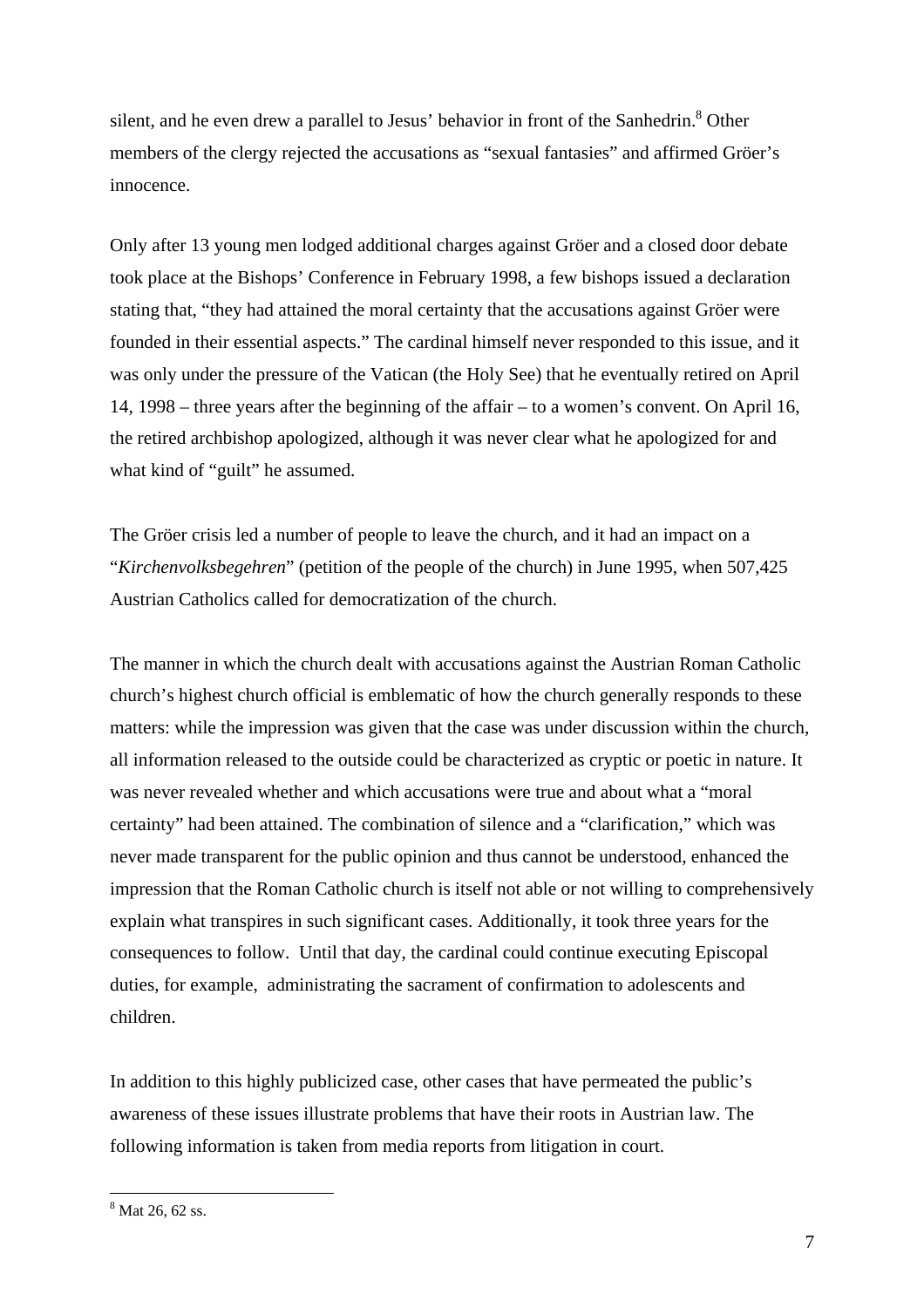#### **October 2001: Lower Austria**

A 28-year-old leader of altar children sexually exploited 20 children over age 7 between 1986 and 1996 in Lower Austria. In his defense, the perpetrator declared that he himself had been sexually abused by a 46-year-old vicar. According to the accused, the vicar had also sexually abused 6 or 7 adolescents.

The vicar in question, a member of a religious order, sexually abused altar boys between 1989 and 1992. He was then transferred to a neighboring locality in Lower Austria, where he allegedly recidivated in 1997, showing pornographic videos during religious instruction. The Archdiocese of Vienna removed him from pastoral care for children and transferred him to a convent of Augustinian monks in Upper Austria. However, in 1998, the Diocese of Linz immediately appointed him to a primary school to assume the same tasks: religious instruction of 7-year-old children.

The corresponding state office for education declared it had "no possibility to decline an instructor for religious education ….. as solely the diocese was entitled to decide who would be appointed instructor for religious education"<sup>[9](#page-9-0)</sup>.

The school office of the Diocese of Linz has underscored that they had no knowledge about the vicar's precedents of abuse, and it has charged the religious order with the responsibility: "The order should not have presented him. I do not see any carelessness from the church school office". $10$ 

#### **November 2002: Burgenland**

A parish priest of a Burgenland community was punished with 18 months of conditional reclusion for attempted sexual abuse and contravention against the law on drugs. The priest had sexually harassed altar boys and other adolescents and masturbated with them. The conviction was only possible because the priest offered money to one of the victims for sexual services (§ 207b StGB Abs 3). Under Austrian law, none of the other abuses was punishable.

1

<span id="page-9-0"></span><sup>&</sup>lt;sup>9</sup> Salzburger Nachrichten, October 16, 2001.<br><sup>10</sup> Ibid.

<span id="page-9-1"></span>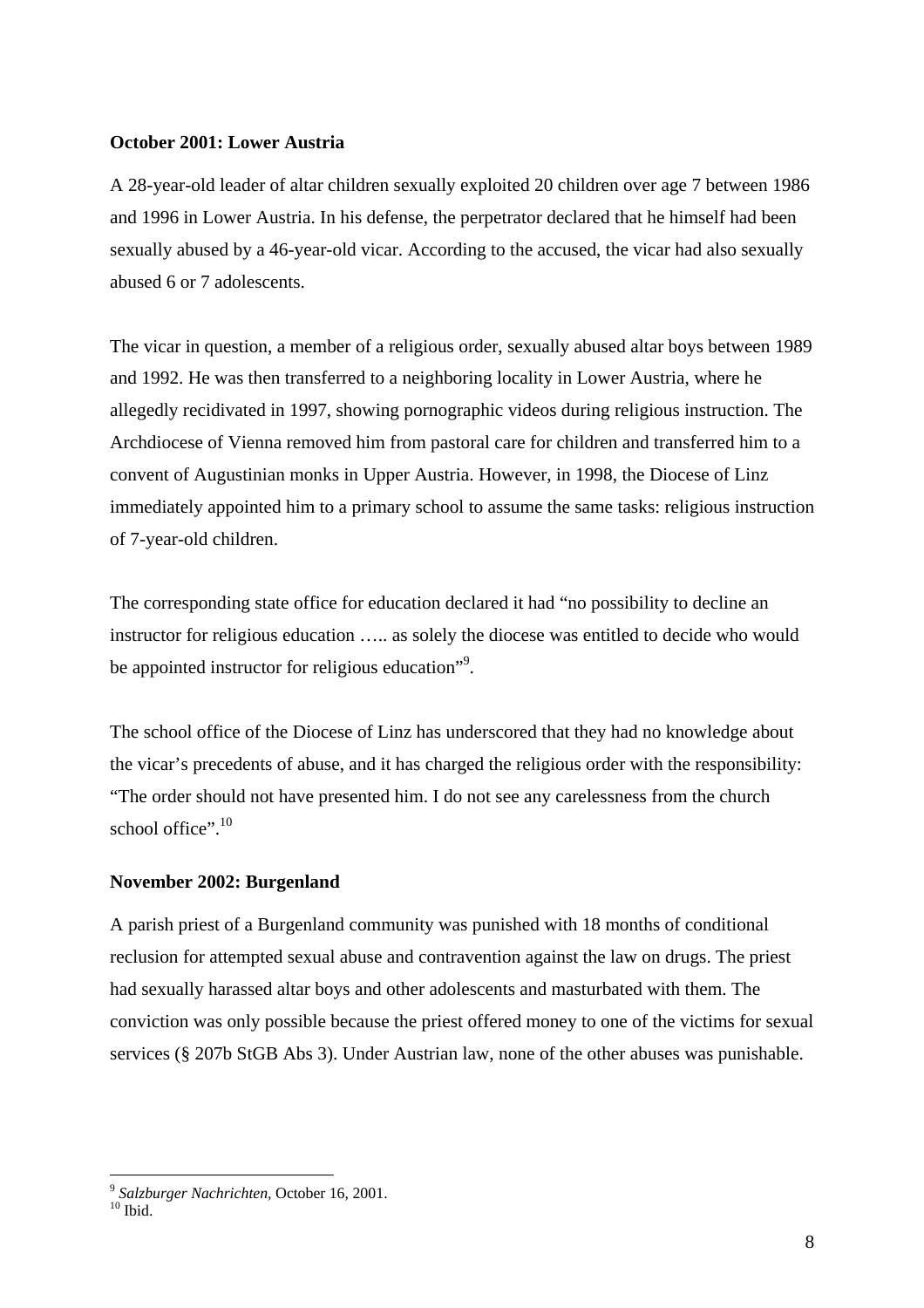#### **July 2004: Seminary of St. Pölten**

The issue of clergy sexual abuse became a critical issue once again in the summer 2004, when charges of misconduct in the St. Pölten seminary were exposed to the public. It must be noted, however, that the reports in the media confused extremely divergent issues. On one hand, some seminarians were accused of homosexual activity; on the other, there were allegations that concern crimes (delicts), which are unambiguously punished by Austrian law. In December 2003 and in June 2004, computers of the seminary were confiscated. On one computer belonging to a seminarian, "a great number of pornographic pictures" were found.<sup>11</sup> Accoding to the *New York Times*, the authorities discovered as many as 40,000 photographs and computer videos featuring, among other things, child pornography.

While legal proceedings against eight other students were "discontinued for lack of proof of a penally relevant behavior," at the time of this report, investigations are currently being pursued based on two anonymous charges against persons at the seminary who are involved in the sexual abuse of minors.

Initial media coverage and church response to the crisis overwhelmingly focused on homosexuality and obscured the charges of abuse. Photos were published that show adult members of the seminary kissing each other or touching each other in the pelvic area, without assessing whether these were **consensual contacts among seminarians** or if this were **an exploitation of the power gradient** between different members of the seminary**.** For Austrian penal law, the latter case is immaterial given the gaps in Austrian penal law (see *Child Protection Laws in Austria*).

Given the tangential fixation of the coverage of the scandal, a general outrage about homosexual orientation and practices in priestly milieus and a debate on celibacy in the clergy exploded in the public arena. The Roman Catholic church took the opportunity to restate and defend its moral teaching on homosexuality and to challenge the idea of ordination of homosexuals to priests. It also sought to "investigate" the events "independently from any relevance for penal law..... on the basis of the moral teaching of the church and canon law."<sup>[12](#page-10-1)</sup> For example, it called for excluding homosexual priests from all pastoral work with adolescents and children.<sup>[13](#page-10-2)</sup>

<span id="page-10-0"></span><sup>&</sup>lt;sup>11</sup> Wording of the St. Pölten public prosecutor's office

<span id="page-10-2"></span><span id="page-10-1"></span><sup>&</sup>lt;sup>12</sup> The auxiliary bishop of Salzburg, Bp Laun, demanded so in the daily "Die Tagespost" No. 408, July 20, 2004<br><sup>13</sup> Homepage of the bishop: http://www.stjosef.at/bischof.k.krenn/. *Accessed August 12, 2004*.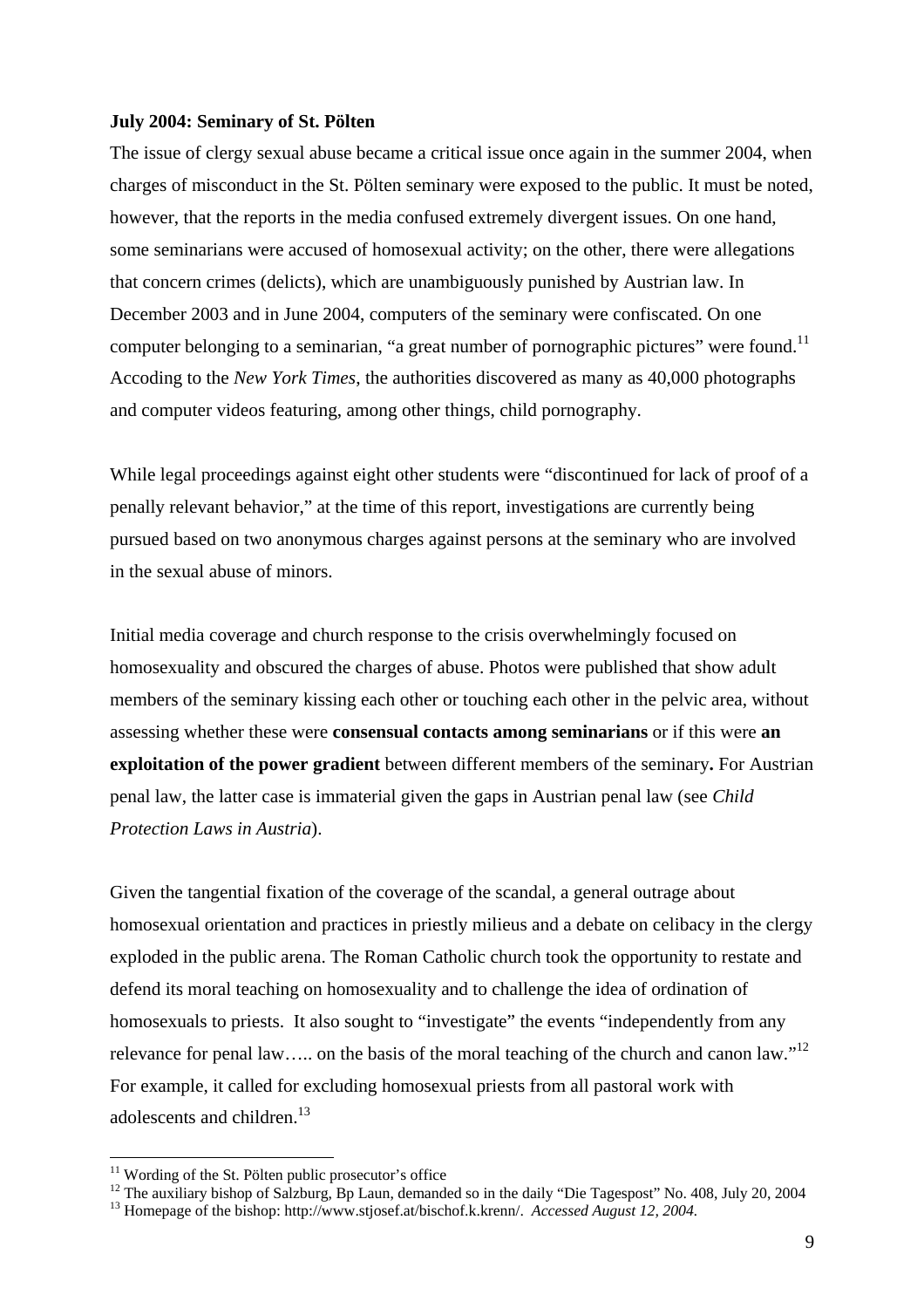At the time of this report, a sound investigation of charges of homosexuality and the necessary debate about the protection of minors within the church is resulting in an assertion of a restrictive sexual ethos used to discriminate against homosexuals. The church and the government are simultaneously conflating homosexuality with pedosexuality, and they are continuing to ignore the fact that girls and women are victims of molestation by priests to a similar degree.

Bishop Kurt Krenn of St. Pölten was already facing scandal when the seminary became the focus of international attention. He had ordained a deacon who had been rejected by the Archdiocese of Munich-Freising for allegations of pedophilic tendencies. Krenn ordered the diocese to release an "official clarification,"<sup>14</sup> in which the candidate was cleared of any wrongdoing. Only the direct intervention of the Vatican prevented the ordination and promotion of a suspected abuser to *protégé* of the bishop. These events, followed by the recently revealed controversy, resulted in the following claims against Krenn:

- The bishop had contributed to covering up the events at the seminary by verbally minimizing the charges (he spoke of "stupid boys' pranks").
- The diocese admitted persons to be trained to become priests that had been rejected by other dioceses for lack of maturity. In particular, the usual probatory year had been eliminated.
- The seminary had tolerated and covered up anti-Semitic expressions.<sup>[15](#page-11-1)</sup>

On July 20, 2004, the Vatican appointed Bishop Klaus Küng of Feldkirch as apostolic visitator to St. Pölten to investigate the allegations. On August 11, 2004, amid calls for the resignation of Krenn, the Vatican shut down the seminary. "A fresh start is needed," said Küng. He also took the opportunity to voice his "consternation that homosexual relations had formed" at the seminary, he declared that the selection criteria for young men entering the seminary had been lax, and he asserted that a new screening process for both new and existing students would be implemented.<sup>16</sup> At the writing of this report, it is unclear if Krenn will step down.

1

<span id="page-11-0"></span><sup>&</sup>lt;sup>14</sup> Interview of the bishop in NEWS, July 20, 2002, and declaration of Mgr. Hörmer, June 26, 2002, p. 35<sup>15</sup> Profil, Nr. 30, July 19, 2004, p. 22<br><sup>15</sup> "Seminary Closed Amidst Pornography Scandal," *Deutsche Welle*, Augus

<span id="page-11-1"></span>

<span id="page-11-2"></span>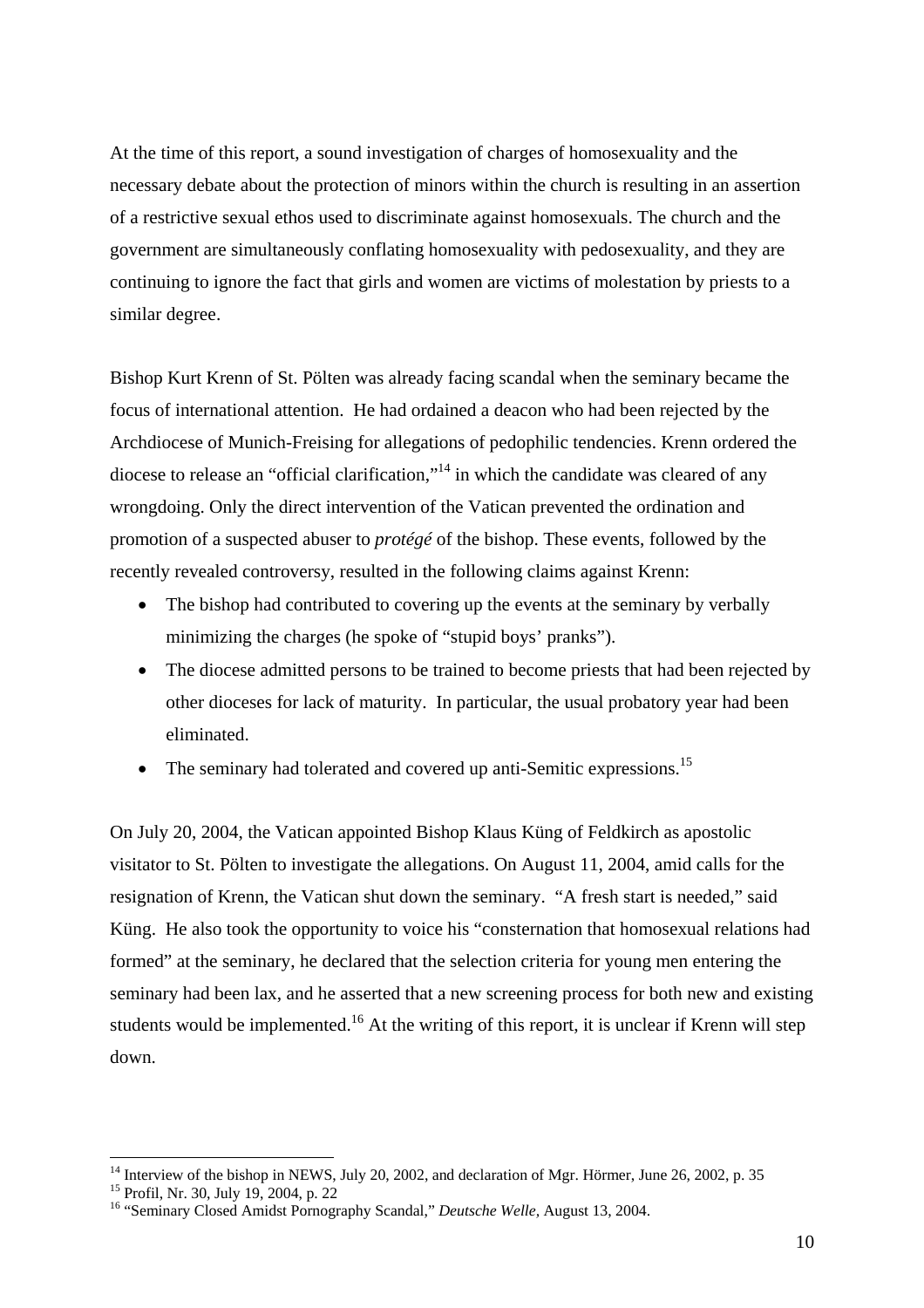## **AREAS OF CONCERN**

Through analysis of the reported cases, information provided by responding dioceses to a questionnaire circulated by the *Kinderschutzzentrum Wien* (see Annexes B and C), and conversations that we had with staff from the Catholic Youth Group, the following areas of concern could be identified:

#### a) Altar Children

Altar children are in the care of the priest and the sacristan. According to the education officer of the Austrian Catholic Youth Group, this is the place where the greatest amount of sexual abuse occurs: "This is our problem child." Indeed, the publicly reported cases took place with great incidence among alter children and in the context of liturgy. The Austrian government does not protect these minors when they are between 14 and 18 years old because it does not consider the relationship between a priest and altar children as a "relationship of authority."

#### b) Religious Instruction

Sexual abuse by a teacher is punishable according to § 212 StGB, but the autonomy of church school offices concerning the appointment and dismissal of religion teachers evidently leads to the fact that maltreating teachers or priests who give religious instruction will continue to be employed as teachers, despite the discovery of pedophilic tendencies. This is largely abetted by the deficient communication between church school offices, state offices and dioceses.

The Austrian state acts in this matter carelessly, at best. It surrenders this field to Roman Catholic self-administration without examining the teachers who will serve; and it obliges baptized children, through mandatory school attendance, to be exposed to these individuals. In this sense, the state delivers children over age 6 to authority holding persons that are only partly subject to its control.

#### c) Lay Persons as Perpetrators

Sexual abuse by lay persons – for example, non-clerical volunteers at church excursions or for the preparation for first communion – is difficult to deal with because the church has no permanent disciplinary options and because contraventions have no penal relevance. It is necessary to make a thorough selection of the lay collaborators.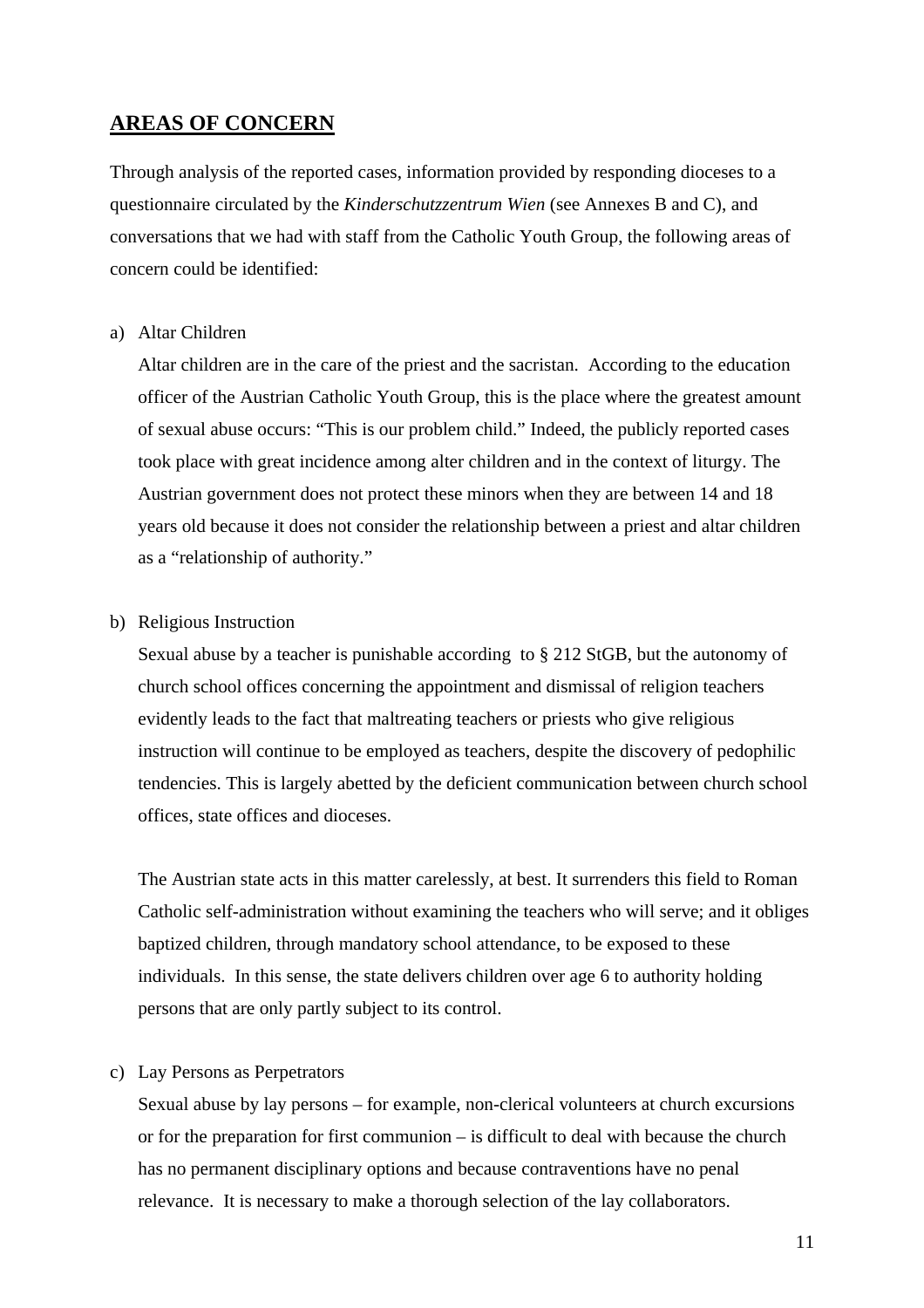Ultimately it cannot be excluded – as the bishop of Eisenstadt writes – that "a (new) abuse also might take place outside the field of activity of the church."

d) Professional Training for Candidates to Priesthood

The diffuse debate on the alleged events in the seminary in St. Pölten includes the theoretical question if adult persons who are being trained to become priests should be protected from sexual approaches from their trainers. Generally speaking, sexual contacts between, for instance, an employer and an employee or a higher education teacher and a student are considered private matters as long as no coercion is involved. Sexual contacts between clients and psychologists, psychotherapists and physicians, however, are subject to penal law. An analysis of the kind of relationship that exists between a trainee and the trainer is necessary, in particular concerning the power differential that could be perceived to make it impossible for the trainee to freely decide upon his or her sexual autonomy.

A central question is if current candidates to the Catholic priesthood have sufficient maturity for the exercise of their responsible profession.

## **MEASURES TAKEN BY THE CHURCH**

Under the pressure of the cases publicized in the media, the dioceses of Eisenstadt, Gurk-Klagenfurt, Innsbruck and Linz established a special committee or counseling service, and the dioceses of Feldkirch, Graz-Seckau and Vienna installed an ombudsperson. In the Diocese of St. Pölten and in the Archdiocese of Salzburg, no committee includes members who do not belong to the church; the vicar general is the person in charge of clarifying any allegation.

In November 2003, the *Kinderschutzzentrum* addressed a letter to all Austrian diocesan bishops with a questionnaire (see Annex B). Out of the nine dioceses that received a questionnaire, only the Bishop of Eisenstadt and the Vicar General of the Archdiocese of Salzburg responded immediately. The responses of Innsbruck, Graz-Seckau and Gurk arrived in February 2004, and Graz-Seckau and Gurk's responses reflected the exact same wording in parts. As of August 2004, the dioceses of St. Pölten, Feldkirch and Linz and the Archdiocese of Vienna have not responded to the questionnaire. The table in Annex C presents the responses of the dioceses.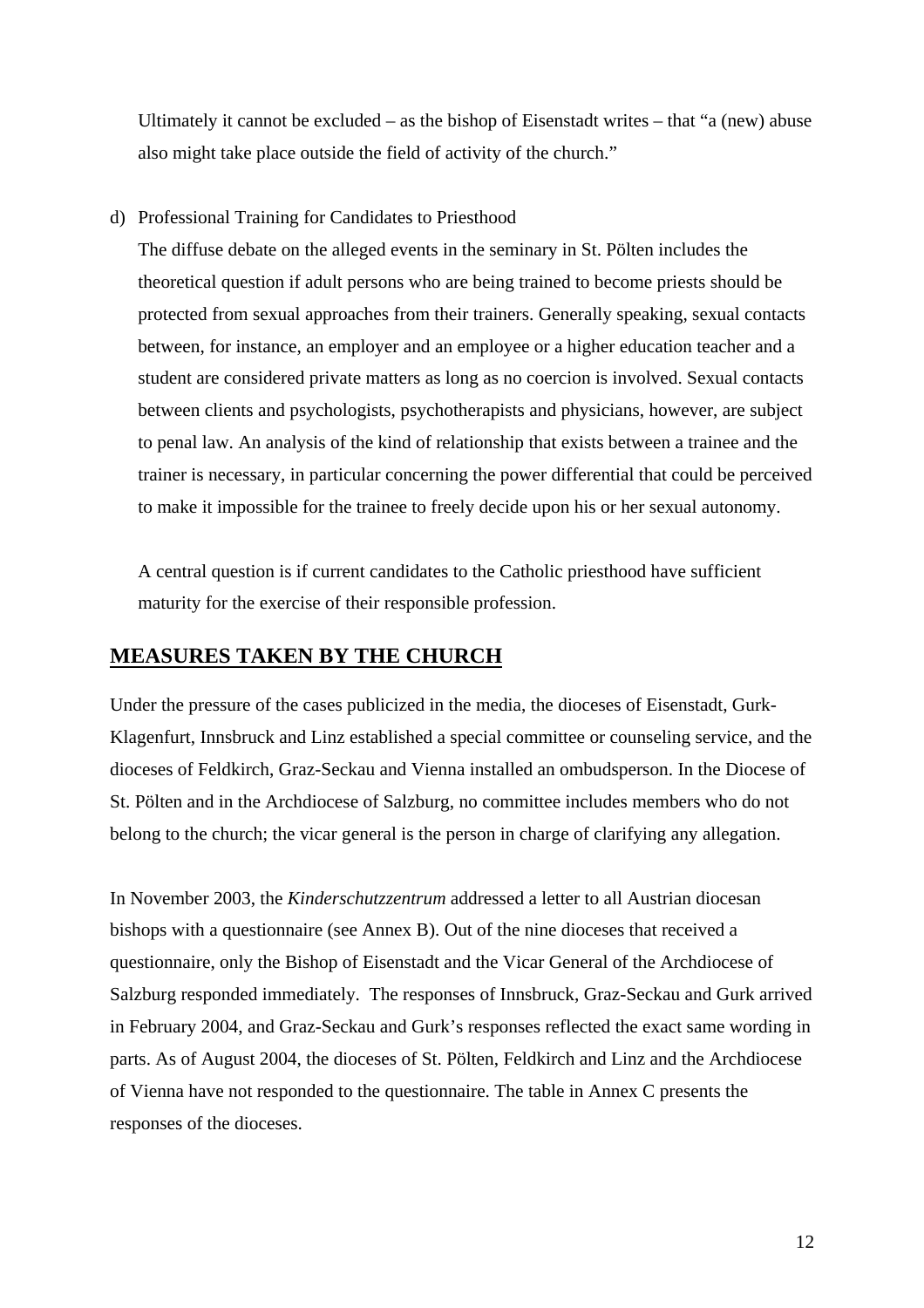In sum, most cases of sexual abuse and exploitation of minors reported to dioceses are committed by priests. There were 36 total allegations against priests, two against religion teachers and six against lay staff. Because this does not include the data from Vienna, Linz, Feldkirch and St. Pölten, a comprehensive interpretation is not possible.

When priests are accused of molestation, commissions composed by church staff (often the vicar general; in Vienna, a special ombudsman) and either permanent or specifically appointed independent experts in the case of Salzburg investigate the case. These experts are generally psychologists, psychotherapists and/or lawyers. It is not clear what the criteria for investigation are. There seems to be no clearly established model.

During the time of investigation, the accused priest – at least in the dioceses that responded to our questionnaire – are temporarily dismissed from their duties. This decision is generally made by the responsible diocesan bishop without waiting for a directive from the Holy See. The reason invoked is that in the interest of protecting potential victims, it is not possible to wait for the conclusion of the Vatican's canonical procedure and its judgment. All dioceses responded that that they follow the April 30, 2001, instructions from the Congregation for the Doctrine of Faith, according to the *motu proprio* of the pope (see Annex A: Law of the Holy See). However, **this law prohibits bishops or other church authorities from taking any action beyond a preliminary investigation of the allegation without further direction from the Holy See's delegate.**

The collaboration with secular authorities is less clear. The most concrete responses reveal that in the cases that deal with secular or lay examples of abuse, informing the school office or the state was not necessary because they had been informed by other means (or should have been informed). Only Salzburg stated that it would inform secular authorities as a matter of principle. Innsbruck contacted the *Kinderschutzzentrum*, which is an NGO. Gurk follows the wishes of the victims or their parents. Other dioceses speak of the specificity of each case. The dioceses were asked what internal church measures against persons accused of abuse are taken to protect potential victims. The general response given by the respondents suggests that they take all the necessary steps to prevent recidivism, to the degree that is possible.

According to Eisenstadt, "Until the moment of clarification no new task will be entrusted to the alleged perpetrator. In the case that Rome decides that a priest may remain in office, he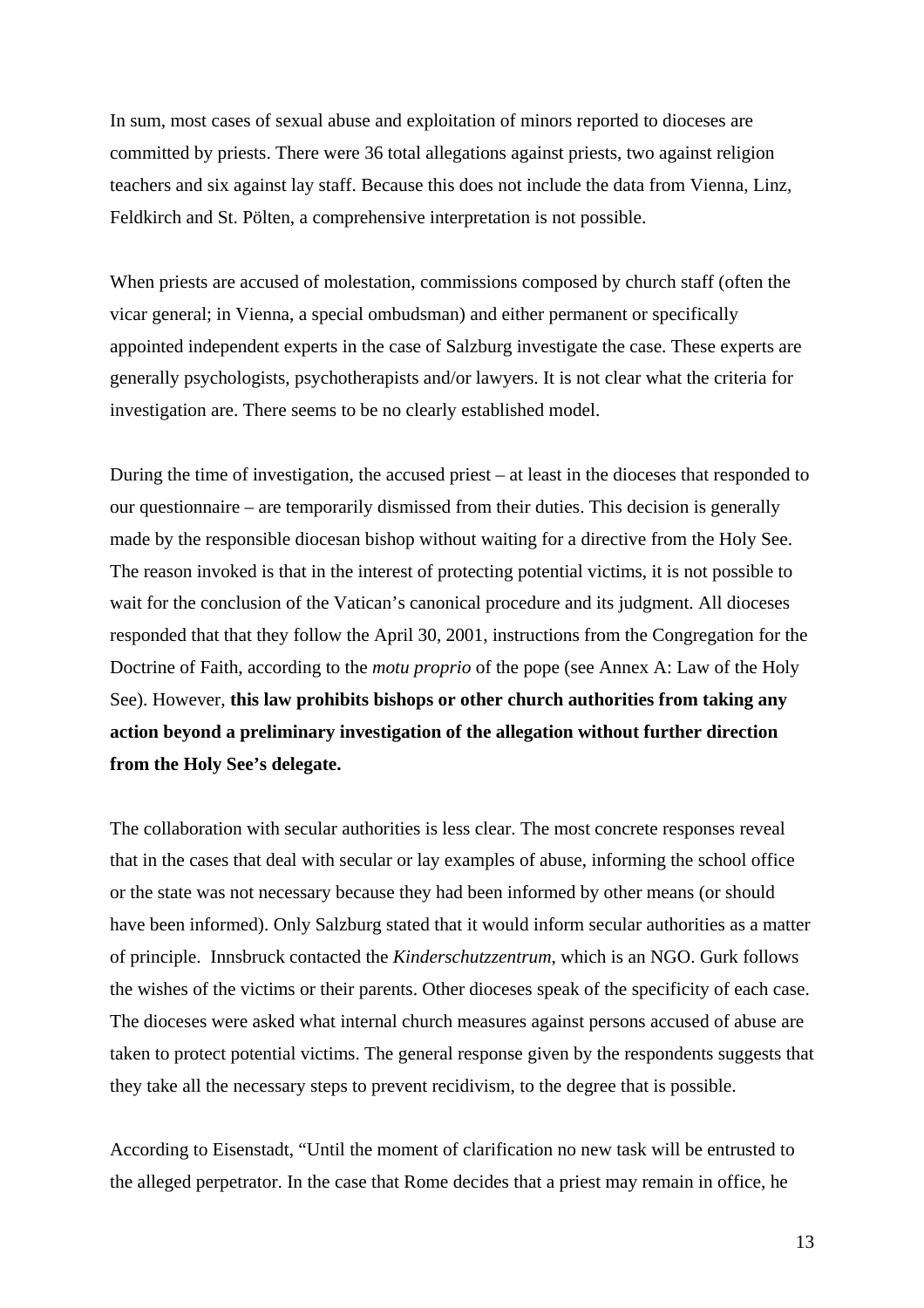will only be entrusted with tasks that do not include the danger that he could recidivate." Gurk and Graz-Seckau both wrote that they would take several measures, including:

- Reappointing priests who cannot be charged or cleared of the accusation to tasks in other environments;
- Informing various persons, who would monitor and accompany the accused priest; and
- Advising the accused that "it is in his own interest to clarify unambiguously any allegations against him and to avoid anything that could in whatever form further allegations if justified or not justified."

Psychotherapeutic care for victims to treat their trauma is offered in all dioceses, and Graz also offers free legal support. Innsbruck underlines that the perpetrator will have to pay all financial compensations. Perpetrators will possibly receive psychotherapy, and according to the Bishop of Eisenstadt, if they are reduced to the lay status, they will receive help to begin "a new life."

The five dioceses that have responded to our questions react in a sensitive manner to the issue of sexual abuse and seek assistance from professionals who are external to the church. The degree and method of cooperation with state is unclear, and each diocese deals with it in a different way. In many cases, the interests and wishes of persons who have made the allegations are taken into account. There is no mandatory procedure, such as immediately referring to secular officials when there is an allegation of sexual abuse. It appears that allegations are first investigated within the church, and the secular authorities are brought in only when allegations seem to be based on credible evidence. It remains completely unclear what the criteria are to determine the "credibility" of a case or an element. No formal procedure seems to exist.

Austria does not have a unified federal procedure in cases of allegation of sexual abuse, as has been the case in the German Federal Republic since the Fall plenary session of the bishops' 2002 conference in Fulda.

In November 2003, Cardinal Christoph Schönborn, Archbishop of Vienna (his diocese did not respond to the questionnaire), read an extensive declaration which announced prevention measures against sexual abuse by members of the church. This included: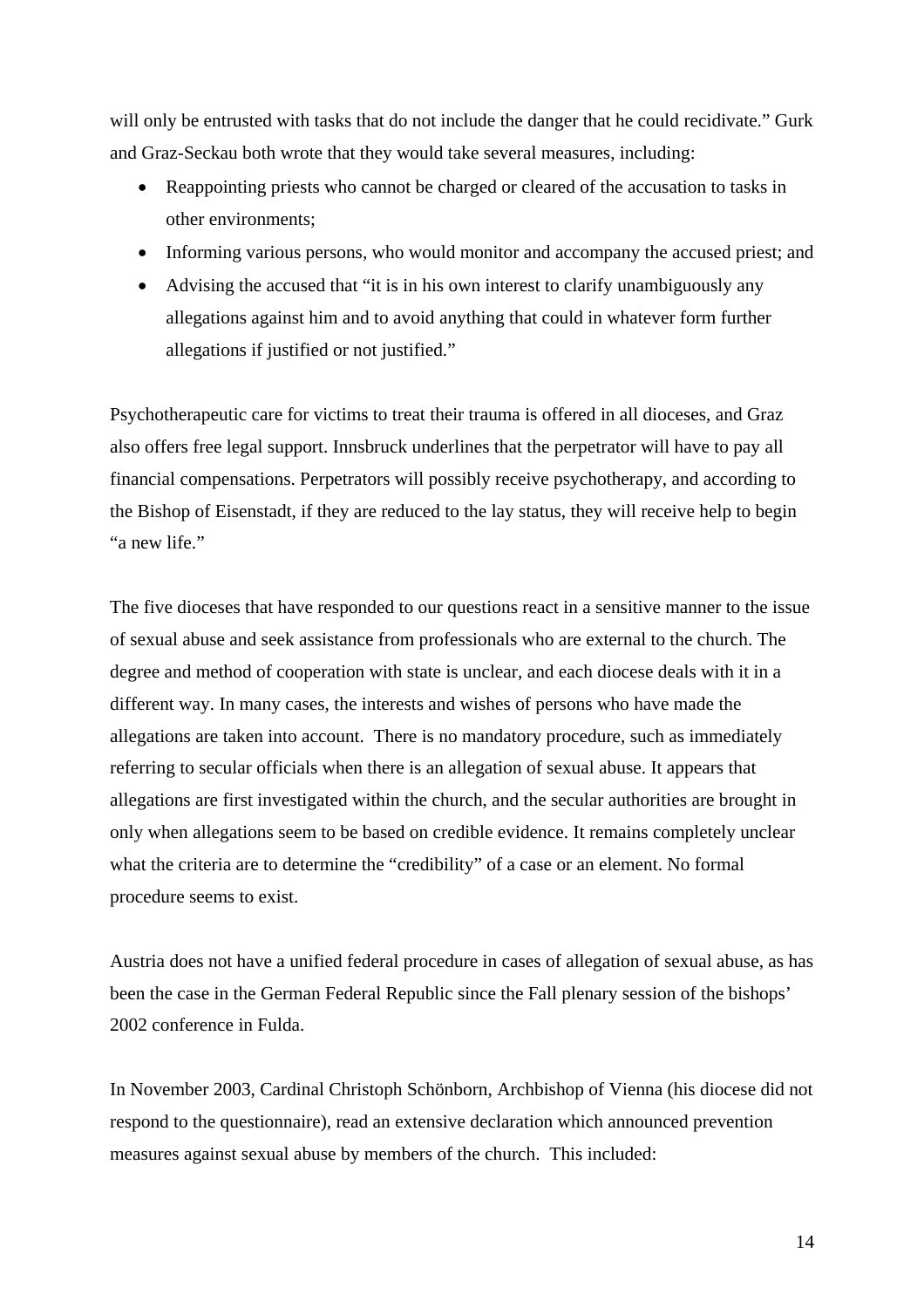- Special care to determine the trustworthiness of paid staff and voluntary collaborators regarding their relationships with children and adolescents, and the vulnerable in particular;
- Special attention in professional training to questions of personal and sexual development and maturity of future collaborators; and
- Enhanced service of continuous counseling and assistance in personal crisis situations and in problems that could arise with entrusted persons or with persons who entrust themselves to them.

Explicit directives were also announced concerning the appropriate behavior for church staff towards entrusted persons and persons who entrust themselves.

While the presented points appear well-crafted and display competence, it remains to be seen if action will follow words, particularly as far as a transparent and comprehensible way of dealing with allegations of sexual abuse is concerned.

At this time, the Diocese of Linz is developing a concept on how to operate for the benefit of the victims. Four Styria suggestions to prevent sexual abuse in the church have been presented by Prof. Anton Kolb.<sup>[17](#page-16-0)</sup>

## **MEASURES TAKEN BY PUBLIC AUTHORITIES**

As encouraging as the various dioceses development towards greater transparency and more inclusion of extra-ecclesial expertise in ombudsman services and counseling teams might be, the tenacious silence of the ÖVP-FPÖ (Austrian People's Party-Freedom Party of Austria) government on the issue is incomprehensible.

Not only does the government fail to protect its citizens against abuses by Roman Catholic priests who –particularly in Austria – hold enormous authority, but it also ignores even explicit amendments in current legislative reforms that would protect minors aged 14 to 18 against abuse by persons holding religious authority. This contravenes the commitments of both the Austrian government and the Holy See to the United Nations, according to which children – in the sense of the UN charter "minors" – are to be protected against sexual abuse.

1

<span id="page-16-0"></span><sup>17</sup> http://www.theol.gfunigraz.ac.at/pgil/texte\_kolb/missbrauch\_kirche.htm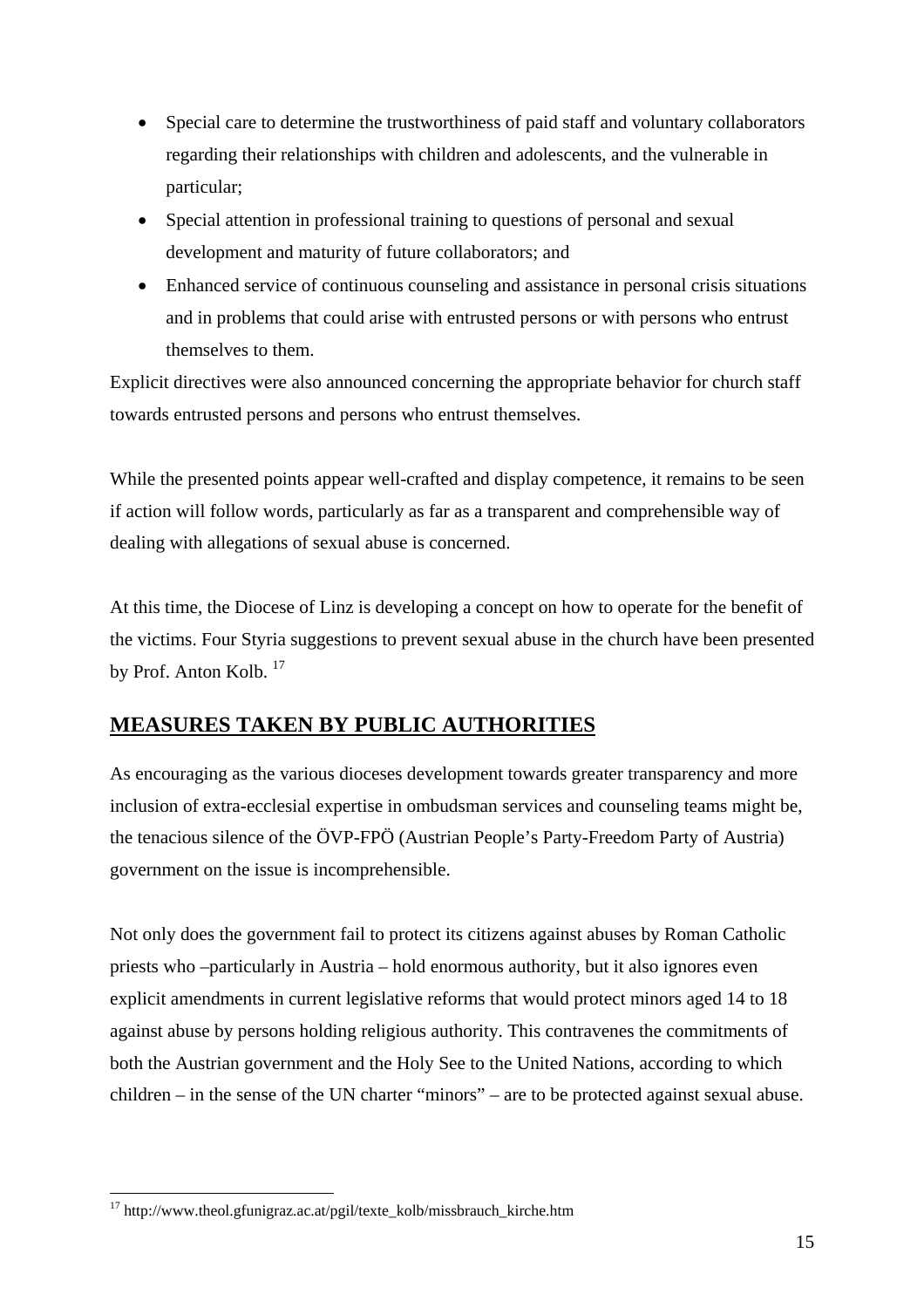## **RECOMMENDATIONS**

In conclusion, one needs to determine how far the Austrian state is able to guarantee that children and adolescents, who do not only voluntarily visit the church but are under the care of church staff through state entanglements, can be protected against sexual abuse and other forms of psychological and physical violence. We are in a situation where, compared to other persons who hold authority (psychotherapists, clinical psychologists, physicians and officials), clerical child molesters and abusers are more protected than the concerned children themselves.

## **To the Austrian Government**

- When reporting to the Committee, Austria should include information about the scope of clergy sexual abuse in Austria and what measures the Austrian government has taken to protect children from future clergy sexual abuse and exploitation.
- Austrian authorities should carry out an analysis of the Holy See's laws and the laws of Austria and determine areas where the Austrian Catholic church may not be in compliance with Austria's child protection laws.
- The Austrian government should protect minors aged 14-18 and adults in situations of dependence (liturgical services, confession, training for candidates to priesthood) against abuse through an amendment of § 212 StGB.
- The Austrian legislature should embark on extensive restructuring of the law on religious instruction – in particular concerning the competences to appoint religious instructors, the examination of their pedagogic capacities, disciplinary measures by state instances of education and clear communication between the church school office and the state school office.
- A unified procedure to deal with suspicion and clarification of sexual abuse allegations should be developed.
- Specialized committees or counseling services, which also include experts external to the church in all dioceses, should be installed.

## **To the UN Committee on the Rights of the Child**

• When Austria reports to the Committee, the Committee should inquire about instances of clergy sexual abuse in Austria and ask that the Austrian government explain how Austrian law holds Austrian Catholic church officials and other religious leaders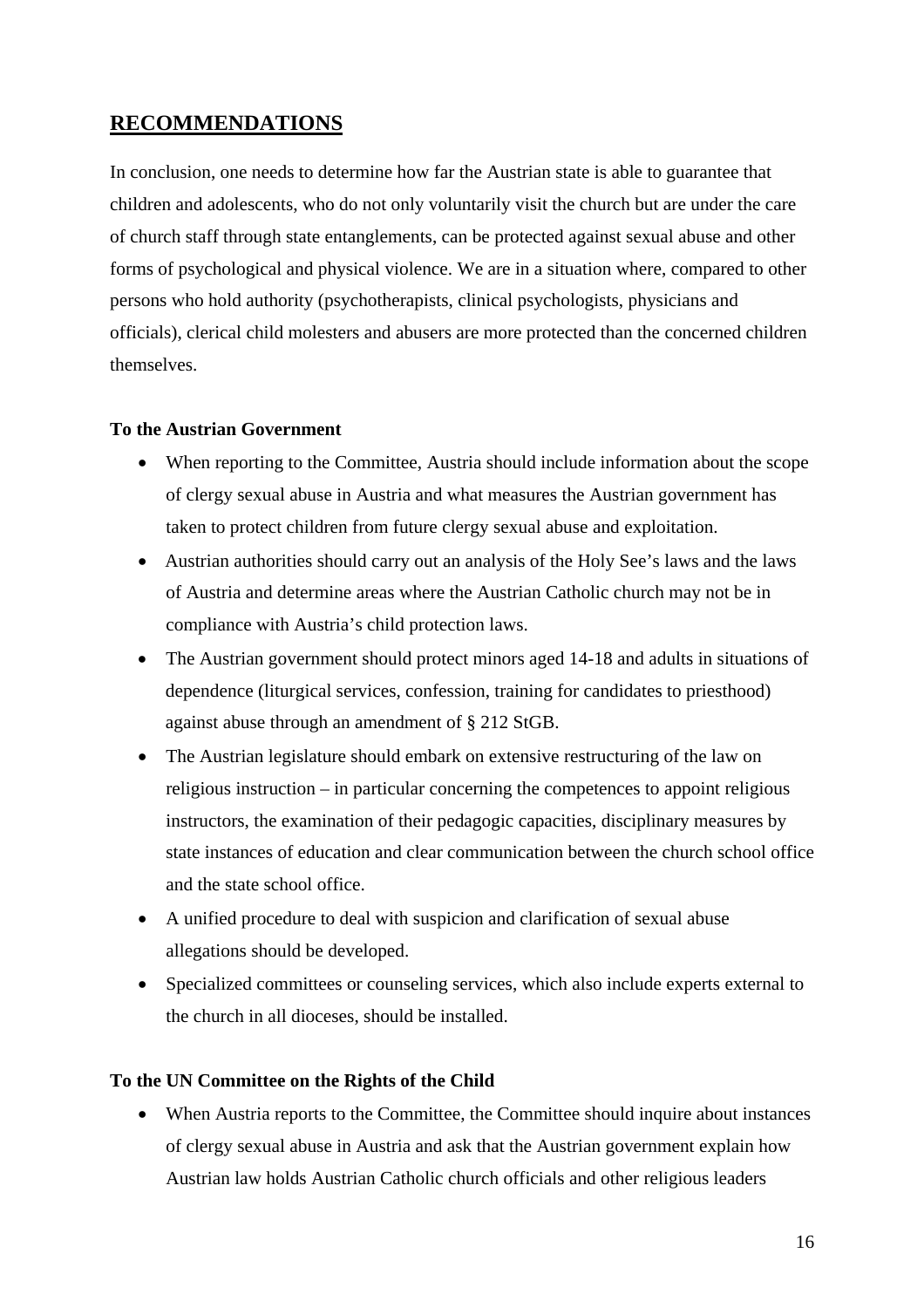accountable in cases of clergy sexual abuse and the exploitation of minors. The Austrian government should be asked what measures it has taken to investigate the magnitude of such cases and to prevent them from happening in the future.

• The Committee should urge the Austrian government to seek ways to hold the Austrian Catholic church and the Holy See accountable to its laws, especially those that seek to protect children from abuse.

#### **To the Holy See**

- The Holy See, a State party to the Convention on the Rights of the Child, is delinquent in its obligations, as it has not yet submitted its 1997 and 2002 reports to the Committee. It should do so immediately, and include a full report on child abuse by clergy and members of religious orders, with a concrete plan for ensuring that future abuse does not occur. It should also submit a report to the Austrian government including full disclosure about cases of abuse in Austria and measures the Holy See is taking to prevent future abuses.
- In addition, the Holy See should reveal to other States' parties what measures it has taken to eliminate the sexual abuse of children and adolescents by Catholic clergy and members of religious orders in those countries and what measures it proposes to take to secure justice for the abused.
- The Holy See should commit to cooperating with local civil authorities by providing evidence and assisting with the prosecution of Catholic church officials involved in the abuse of children and adolescents.
- The Holy See must commit to rescinding its requirements of secrecy in these cases, and it should comply with its own law in creating accessible opportunities for children and adolescents, or their representatives, to vindicate and defend their rights, and must guarantee procedural integrity in internal judicial and non-judicial processes.
- The Holy See must also prohibit those clerics who have abused children from affiliation with activities and organizations which would allow them access to children, including, but not limited to: parishes, schools, day care facilities, leisure groups and activities (such as Catholic Youth Groups or those affiliated with World Youth Day), hospitals, mentoring groups, missionary activities to children and youth, seminaries and convents.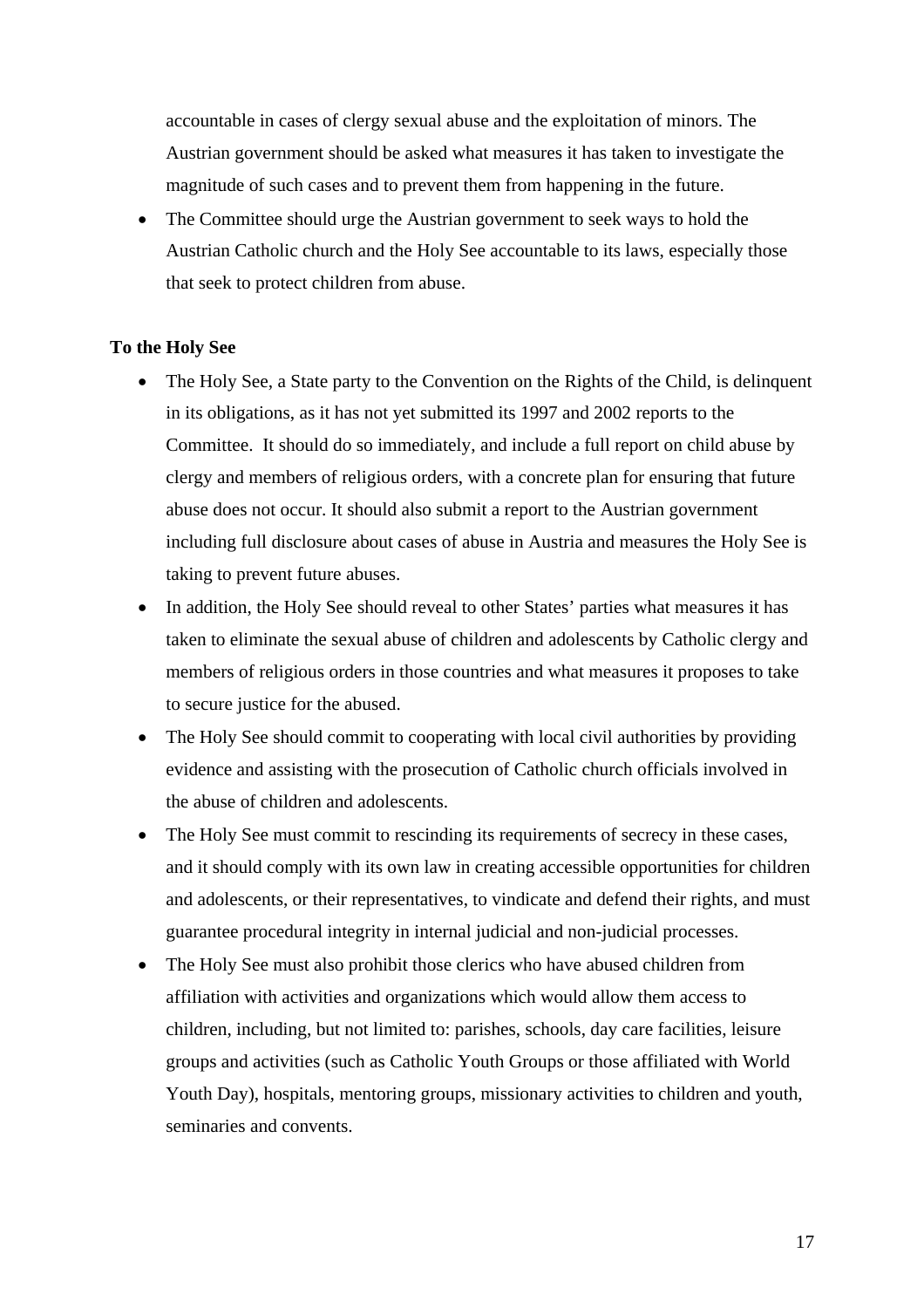• To assist in fulfilling these ends, the Holy See should create and maintain a publicly accessible database of proven child-abusing clergy and members of religious orders so that these people cannot merely relocate to avoid the consequences of their crimes.

## **To the Roman Catholic Church in Austria**

- The Catholic Church in Austria should cooperate with government officials to ensure that in handling cases of clergy sexual abuse, the Austrian Catholic church complies with the national laws of Austria.
- The Austrian Catholic church should work in conjunction with the Austrian government to ensure both Austria's and the Holy See's compliance with the Convention on the Rights of the Child.
- A record should be published of all cases of sexual abuse—respecting the privacy of victims and offenders—that includes criminal cases and those reported to the Holy See.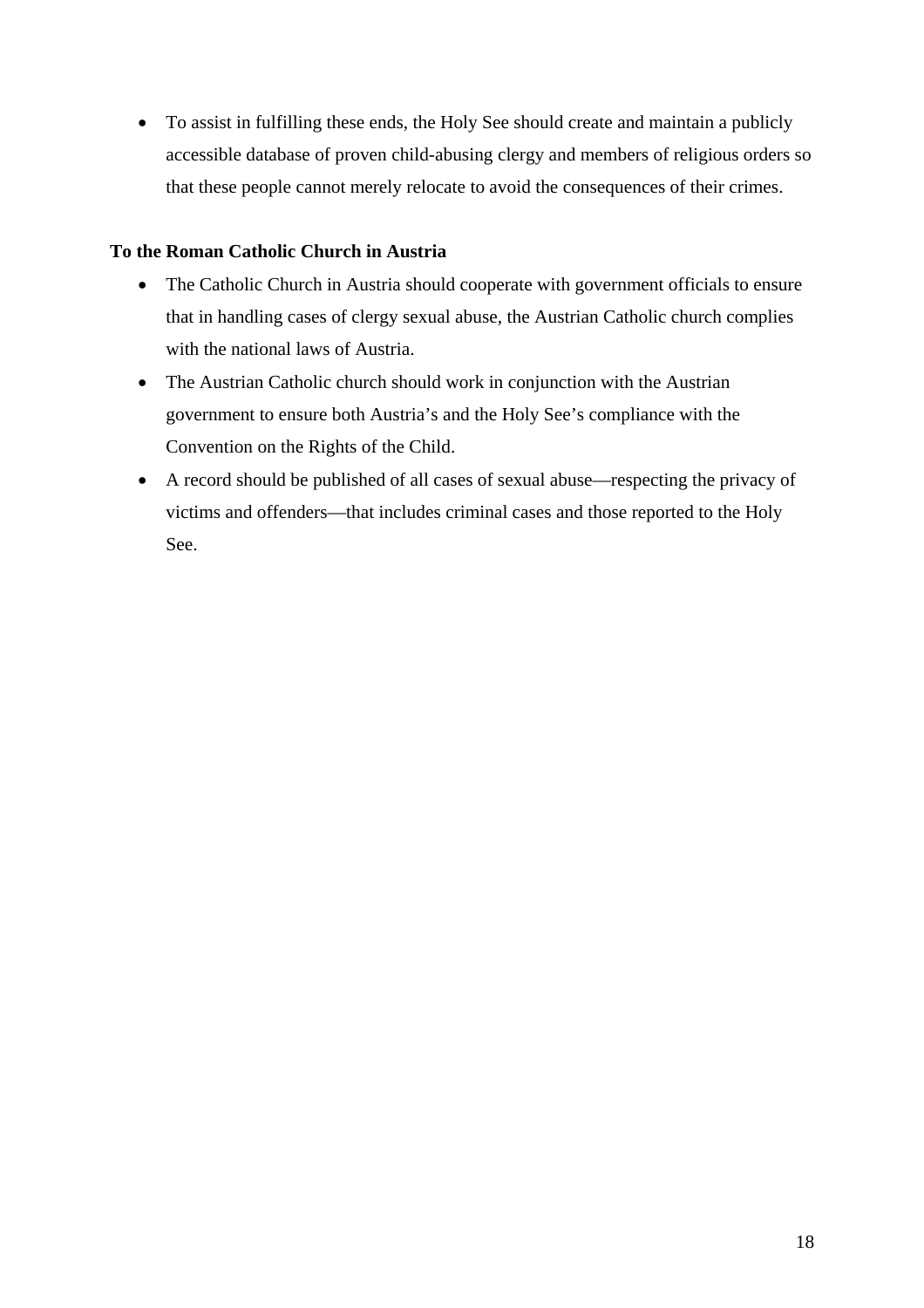## **ANNEX A**

## **Law of the Holy See**

As Austria and the Committee members analyse Austria's child protection laws, it is important that they consider also the laws of the Holy See in order to ensure that those laws do not prevent Austria from being in compliance with the Convention. Furthermore, knowledge and understanding of the Holy See's laws will assist Austria in holding the Austrian Catholic church accountable to its own laws.

The *Code of Canon Law* (the "code") provides the legal underpinning not only for the fundamental legislation of the Vatican City State,<sup>18</sup> but also spells out the constitutive and disciplinary scheme of the Roman Catholic church and is applicable to all members throughout the world. In this law, and by its own declaration, the Holy See governs the Catholic church[.19 C](#page-20-1)anon law has several sections that illustrate recognition of some rights of the child and repugnance for sexual abuse of children by clergy and religious.

First, the code, like the Convention, recognizes legal majority of individuals at age eighteen. <sup>20</sup>The code provides that before the age of majority the child's exercise of his or her rights is subject to the authority of the child's parents or guardians.<sup>21</sup> As stated above, and as recognized in the law, there are some instances where the rights of the child must take precedence over the parents' authority; abuse is one of these instances where the child's rights cannot be compromised.<sup>[22](#page-20-4)</sup>

The code makes several assertions of basic rights that are applicable to the protection and defense of children. A few examples of these rights demonstrate that all subjects have the right under the law to express their needs to their local authorities, the bishops.<sup>23</sup> Canon 212§2 would be applicable to those victims and their families who have approached their bishops informing them of abuse and asking that action be taken when priests have abused children. The rights to privacy and to maintain one's good reputation are also enumerated.<sup>24</sup> This canon (c. 218) should prevent the church's lawyers from making accusations against child victims of sexual abuse and their parents, blaming them for culpability in the crime as some have recently done.<sup>25</sup> The code also states clearly that Christians have the right to defend their rights (these and others) in a competent church forum, in accord with the  $law.<sup>26</sup>$  $law.<sup>26</sup>$  $law.<sup>26</sup>$ 

The code also defines the relationships between people in terms of their hierarchical relationship within the church structure. The pope holds supreme, full, immediate and universal power in the Catholic church.<sup>27</sup> The code describes the pope as having power over the "universal" or worldwide church, but also a "primacy of power" in a form of concurrent jurisdiction with bishops in all dioceses and other groupings of churches.<sup>28</sup> He alone approves changes to the law in the codes, laws for the universal church, and is the bishops' immediate superior.

1

<span id="page-20-0"></span><sup>18</sup> *La Nuova Legge Fondamentale Dello Stato Della Città Del Vaticano*, effective February 22, 2000. Can be found on the World Wide Web at <www.vatican.va>.<br><sup>19</sup> See note 4 above; and *Codex Iuris Canonici* (Code of Canon Law), canon 331.

<span id="page-20-1"></span>

<span id="page-20-2"></span><sup>20</sup> *Codex Iuris Canonici*, canon 97§1. In canon law, majority is reached on the day after one's eighteenth birthday.

<span id="page-20-3"></span> $21$  Ibid., canon 98§2.

<span id="page-20-4"></span> $22$  Declaration and Reservations of the Holy See, 1990, Reservation b.

<span id="page-20-5"></span><sup>23</sup> *Codex Iuris Canonici*, canon 212§2.

<span id="page-20-6"></span><sup>24</sup> *Codex Iuris Canonici*, canon 218.

<span id="page-20-7"></span><sup>25</sup> See Michael Powell and Lois Romano,"Roman Catholic Church Shifts Legal Strategy,"*Washington Post*,May 13, 2002; and Walter V. Robinson,"An Alleged Victim is Called Negligent," *Boston Globe*,April 29, 2002.

<span id="page-20-8"></span><sup>26</sup> *Codex Iuris Canonici*, canon 221§1.This forum is separate from those provided by civil society.The canon refers to an independent ecclesiastical court or alternate venue for redress of rights.  $^{27}$  Ibid., canon 331.  $^{28}$  Ibid., canon 333§1.

<span id="page-20-9"></span>

<span id="page-20-10"></span>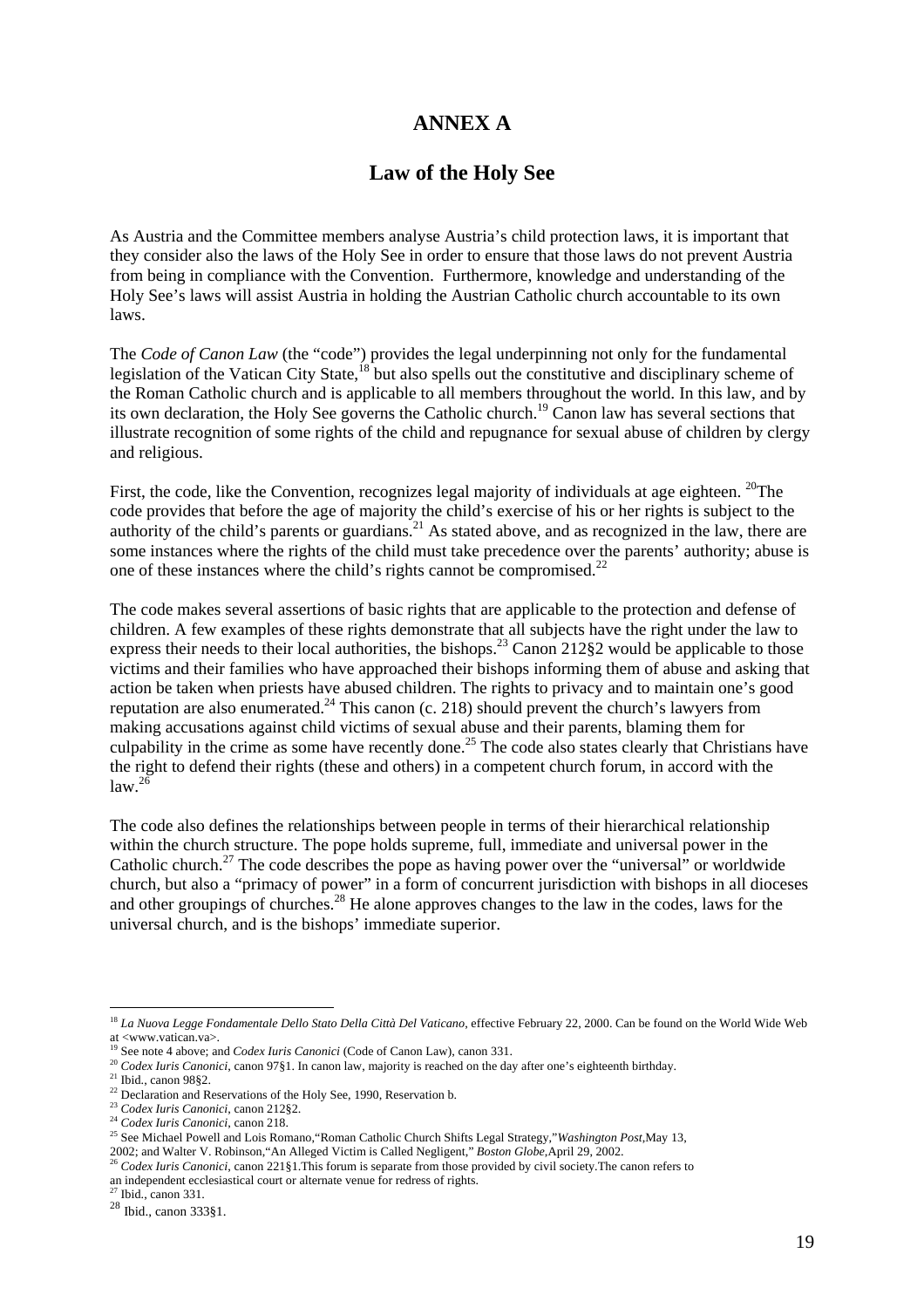The diocesan bishops oversee the conduct and life of the priests subject to them, even, in some cases, legislating when appropriate.<sup>29</sup> These men are obliged to promote the observance of laws and to act in executive and judicial roles in accordance with the law.<sup>30</sup> Worthy of special mention for the cases in question in this report, the code makes explicit provision for the competence of diocesan bishops to issue norms and pass judgment on matters relating to priests' obligations to their vows of celibacy and sexual continence.<sup>31</sup> At the diocesan level, there is no effectual separation of powers; the bishop is the executive, legislator, and judge for all matters in his diocese. In most cases, responsibility for handling cases of clerical sexual abuse of children lies first with the diocesan bishop, and ultimately with the Holy See.<sup>[32](#page-21-3)</sup>

The Holy See's legal code continues, in its section on criminal law, stating explicitly that clergy sexual activity with minors is a serious offense, to be dealt with in a serious manner, even including dismissal from the clerical state—considered the most severe penalty for a priest.<sup>33</sup> The code then provides a detailed judicial process to investigate, confirm or repudiate claims, and punish criminal acts.<sup>34</sup> This process includes several mechanisms for protecting the rights of the accused cleric as well as the accusing party, and provisions for due process before the law. The law guarantees the victims of the abuse the opportunity to participate in a judicial proceeding and to request and be awarded reparations. It even prescribes a penalty for negligence, which could be asserted in these cases when a superior has failed to investigate or punish instances of actionable offenses brought to his attention.<sup>35</sup> In addition to these codified provisions, the legal system of the Holy See allows a superior to petition directly to the Holy See in egregious cases, enabling a punishment to be inflicted swiftly, and without due process.

There are special laws for Catholics who are members of institutes of consecrated life, both secular and religious. We know many of these institutes as "religious orders" such as the Dominicans, the Franciscans, and the Jesuits, or the Christian Brothers, or religious institutes of women. For these people, the code determines that certain offenses call for mandatory dismissal from the institute. Included in these offenses are homicide, kidnapping, and sexual activity that involves force or threats or takes place in public or with a minor.<sup>36</sup> In addition to the code, these organizations also have constitutions and rules of conduct specific to each. The superiors within these institutes are responsible for seeing that the law is followed by the members of the institutes. All these laws addressing clergy sexual abuse of a minor, and the local authorities charged with implementing them, are now directly subordinate to one office of the Holy See.

#### **New Law Requires Secrecy and Centralized Review**

In 2001, the Holy See issued a document entitled *Sacramentorum sanctitatis tutela*, [37 i](#page-21-8)nstituting a little publicized but important change in the law. In this document, which supersedes the law in the codes, the Holy See directs all the bishops of the world to inform one of its offices, the Congregation for the Doctrine of the Faith, if they receive an allegation of child sexual abuse by a cleric. This same law prohibits the bishops or other church authorities from taking any action beyond a preliminary investigation of the allegation without further direction from the Holy See's delegate.<sup>[38](#page-21-9)</sup>

<span id="page-21-3"></span><sup>32</sup> For priests in religious institutes and societies of apostolic life, the superior of the institute or society often has primary responsibility, although there is sometimes overlap with the diocesan bishop's competence. 33 Codex Iuris Canonici, canon 1395§2.

<span id="page-21-8"></span>37 John Paul II, Apostolic Letter *motu proprio, Sacramentorum sanctitatis tutela*,April 30, 2001, sent by letter of the Congregation for the Doctrine of the Faith to all Catholic bishops in the world on May 18, 2001 *(Epistula ad totius Catholicae Ecclesiae Episcopos aliosque Ordinarios et Hierarchas interesse habentes de <<delictis gravioribus>> eidem Congregationi pro Doctrina Fidei<< reservatis>>), Acta Apostolicae Sedis* 93 (2001) 737–739 and 785–788 respectively. See <http://www.vatican.va/roman\_curia/congregations/cfaith/doc\_dis\_index.htm>.

<sup>&</sup>lt;u>.</u>  $29$  Ibid., canons 381–402, especially 381, 384 and 391.

<span id="page-21-1"></span><span id="page-21-0"></span><sup>30</sup> Ibid., canons 391 and 392.

<span id="page-21-2"></span> $31$  Ibid., canon 277, especially §3.

<span id="page-21-4"></span>

<span id="page-21-5"></span><sup>34</sup> Ibid., canons 1717–1752.

<span id="page-21-7"></span><span id="page-21-6"></span><sup>35</sup> Ibid., canon 1389§2;Thomas J. Green in *New Commentary on the Code of Canon Law*, eds. John P. Beal et. al., (New York: Paulist Press, 2000), 1593–1594;"Vatican official says bishops usually not liable for abuse by priests," Catholic News Service, May 16, 2002. <sup>36</sup> Codex Iuris Canonici, canon 695. Note that the code provides that for the category of sexual offenses, the hierarchical superior need not dismiss the offender if the superior judges that justice can be restored and scandal repaired in another manner.The laws of the code and of each institute provide procedures for these cases. Laws of each are approved by the diocesan bishop and/or the Holy See.

<span id="page-21-9"></span><sup>&</sup>lt;sup>38</sup> The Congregation for the Doctrine of the Faith (commonly abbreviated CDF), founded in 1542 by Pope Paul III,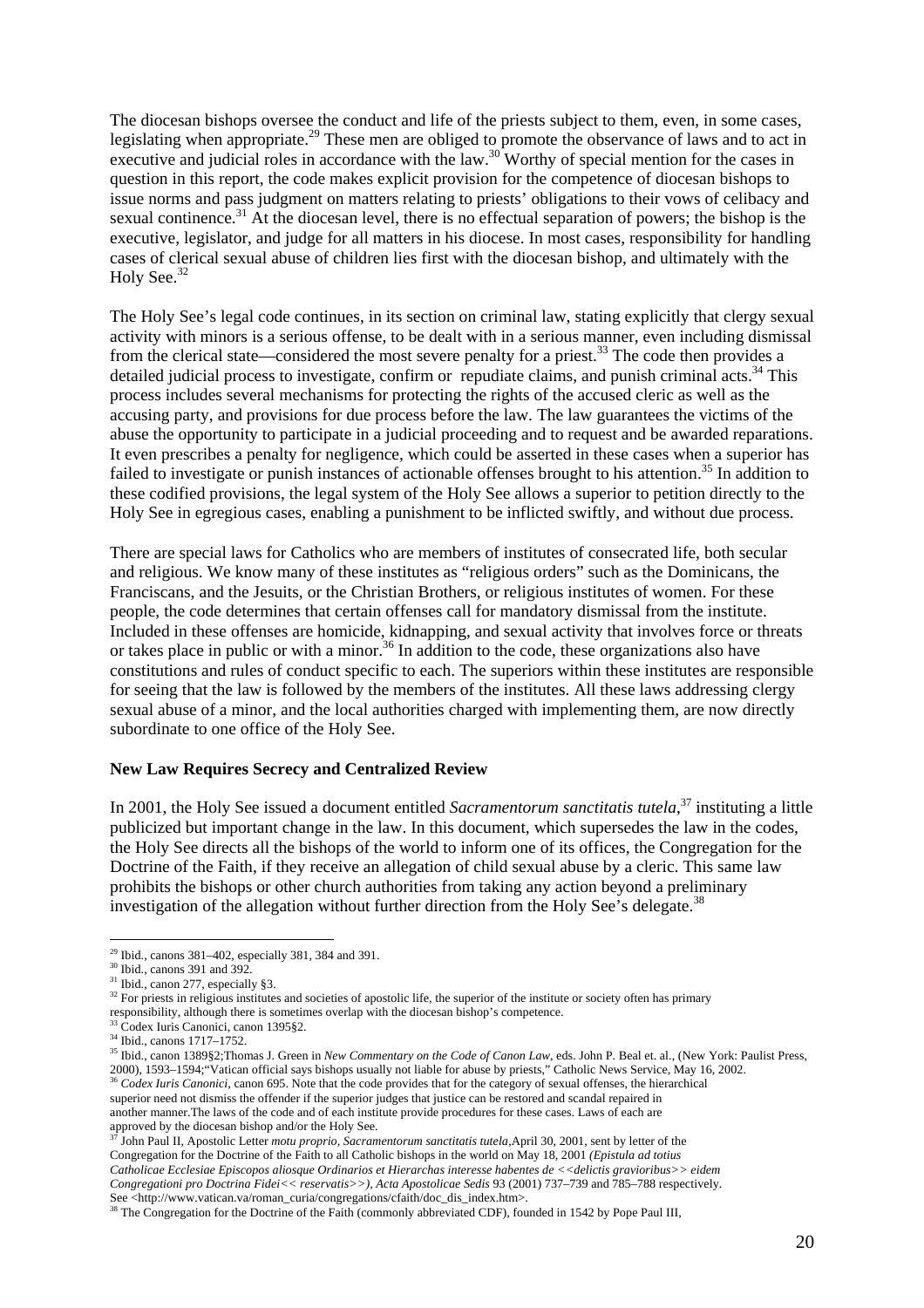According to the new law, this office of the Holy See may, at its discretion, conduct an inquiry itself, or transmit norms to the local ecclesiastical authority explaining how to proceed. These cases, the law states, are "subject to the pontifical secret." This is the Holy See's highest level of confidentiality just short of the absolute secrecy required by sacramental confession—and provides that the Holy See reserves the right to punish any party who reveals information about clerical sexual abuse of children. Furthermore, the document mandates that no one but a priest may be involved in the proceedings concerning clergy sexual abuse of minors.<sup>39</sup> These provisions raise questions about the integrity of the internal processes as well as questions of how this law might conflict with laws of the geographically defined jurisdictions in which the subjects of the Holy See find themselves.

The new legal requirements make clear two facts: (1) the Holy See has overtly claimed responsibility for managing these cases, and (2) the Holy See does not intend to comply fully with the Convention on the Rights of the Child. The latter is shown by the Holy See's desire to skirt the reporting requirements of Article 44 through its own secrecy requirements and to frustrate legitimate efforts of other States party, like Austria, to the Convention by advocating circumvention of their laws in favour of the Holy See's new secret procedures.

Overall, the Holy See's law does provide redress and some protection for children in cases of sexual abuse and also provides for punishment of clergy and religious who sexually abuse children. The existence of law, however, is of little use if the law is not enforced. The canon laws which touch on this issue are many and have been consistently ignored, inadequately applied, or wrongly applied in favor of the church authorities and its institutional image.

 is one of the departments of the Vatican that assists the pope in governing the Catholic church. It was originally called the Sacred Congregation of the Universal Inquisition, as its duty was to defend the church from heresy. It is the oldest of the Curia's nine congregations.The congregation, says the "Activity of the Holy See," in conformity with its *raison d'etre*, promotes in a collegial fashion encounters and initiatives to "spread sound doctrine and defend those points of Christian tradition which seem in danger because of new and unacceptable doctrines." See the Vatican website <http://www.vatican.va>.<br><sup>39</sup> See note 41 above.

<span id="page-22-0"></span>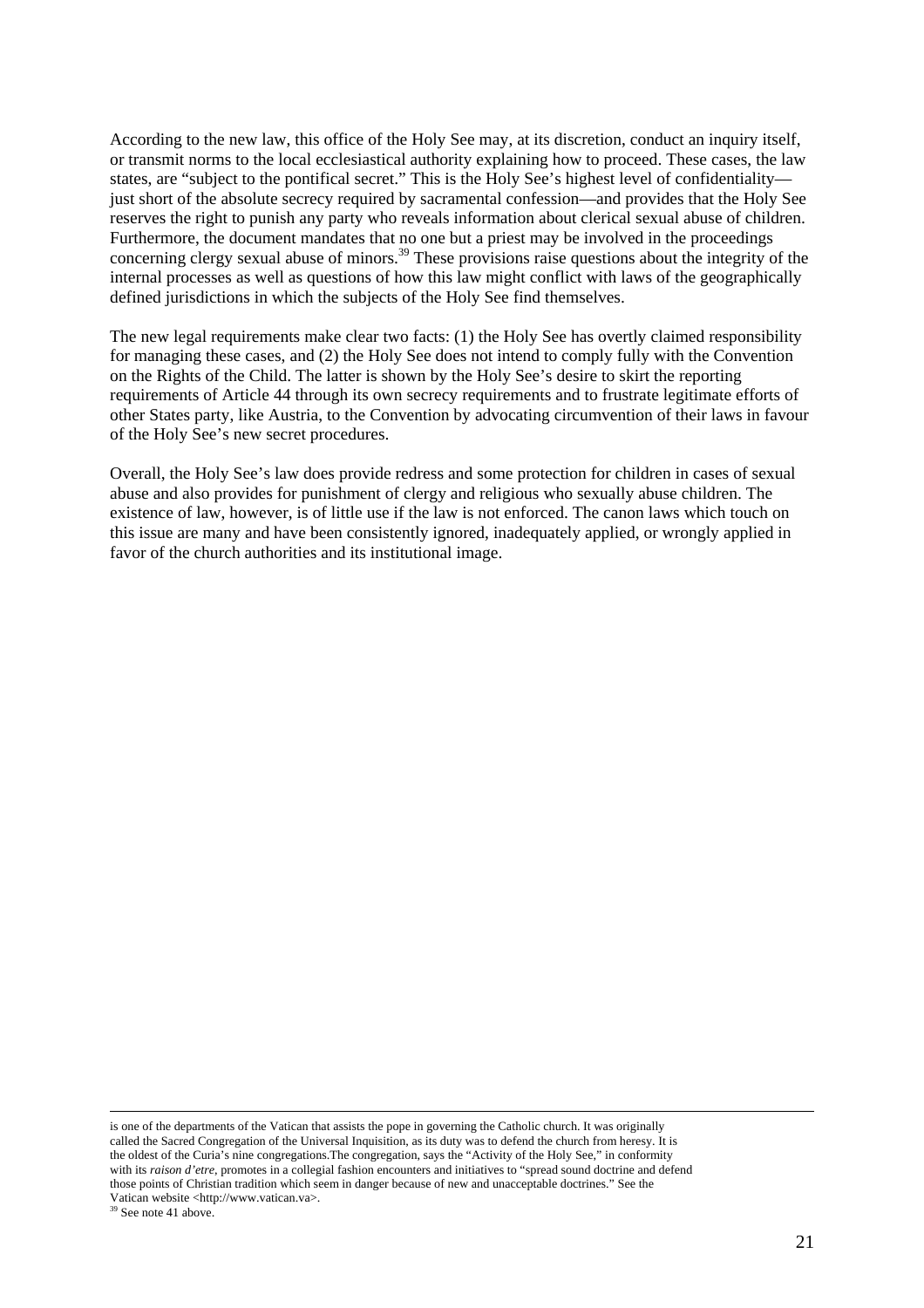## **ANNEX B**

## **Letter to the Diocesan Bishops with Questionnaire**

Bishop Dr. Kurt Krenn Domplatz 1 3100 St. Pölten

Vienna 12-11-2003

Dear Bishop Dr. Krenn,

The *Kinderschutzzentrum* Vienna has been asked by the US-based NGO Catholics for a Free Choice to write a report on sexual abuse by church staff.

This information will be included in a report that will be submitted to the Committee on the Rights of the Child in Geneva. It is an annotation to the official government report on their implementation of the Convention on the Rights of the Child in Austria.

In this context we are writing you to obtain new data and so that we can provide an open and objective perspective of the situation in Austria.

As Cardinal Archbishop Dr. Schönborn's declared in his statement of November 7, 2003, on sexual abuse in the church, that all faithful in the archdiocese of Vienna should collaborate to uncover and prevent further abuse, we write you as the person responsible for the dioceses of St. Pölten and ask you to please provide us with the following information:

- 1) Does the diocese have a special contact office for sexual abuse cases? If yes, when was it established?
- 2) How many allegations of sexual abuse have been dealt with since?
- 3) In how many cases were priests accused?
- 4) In how many cases were religion teachers accused?
- 5) In how many cases was lay staff accused?
- 6) Under what conditions were allegations against members of the Roman Catholic Church referred to secular authorities (executive, offices of youth welfare)?
- 7) Do you have formal criteria to investigate allegations and determine the credibility of an allegation?
- 8) What church internal measures are taken to protect future potential victims?
- 9) Are priests temporarily suspended from their functions when charged with abuse and for the time of clarification of the charges?
- 10) Do you inform the CDF in the case of a suspicion of abuse?
- 11) Do you wait in such cases for directives from the Holy See or do you act on your own responsibility?
- 12) Do you offer care for the healing of trauma for child and adolescent victims?
- 13) If a perpetrator is judged by a secular court, how do you deal with him after he has completed his punishment?
- 14) How do you deal with allegations that cannot be dismissed unambiguously?

We urge you to help us, through your responses, to draw a comprehensive and transparent picture of the Austrian situation. We will follow up by phone in the coming days.

Thank you very much in advance for your help.

Sincerely yours, Univ. Lekt. Mag. Holger Eich Director of the Kindereschutzzentrum Vienna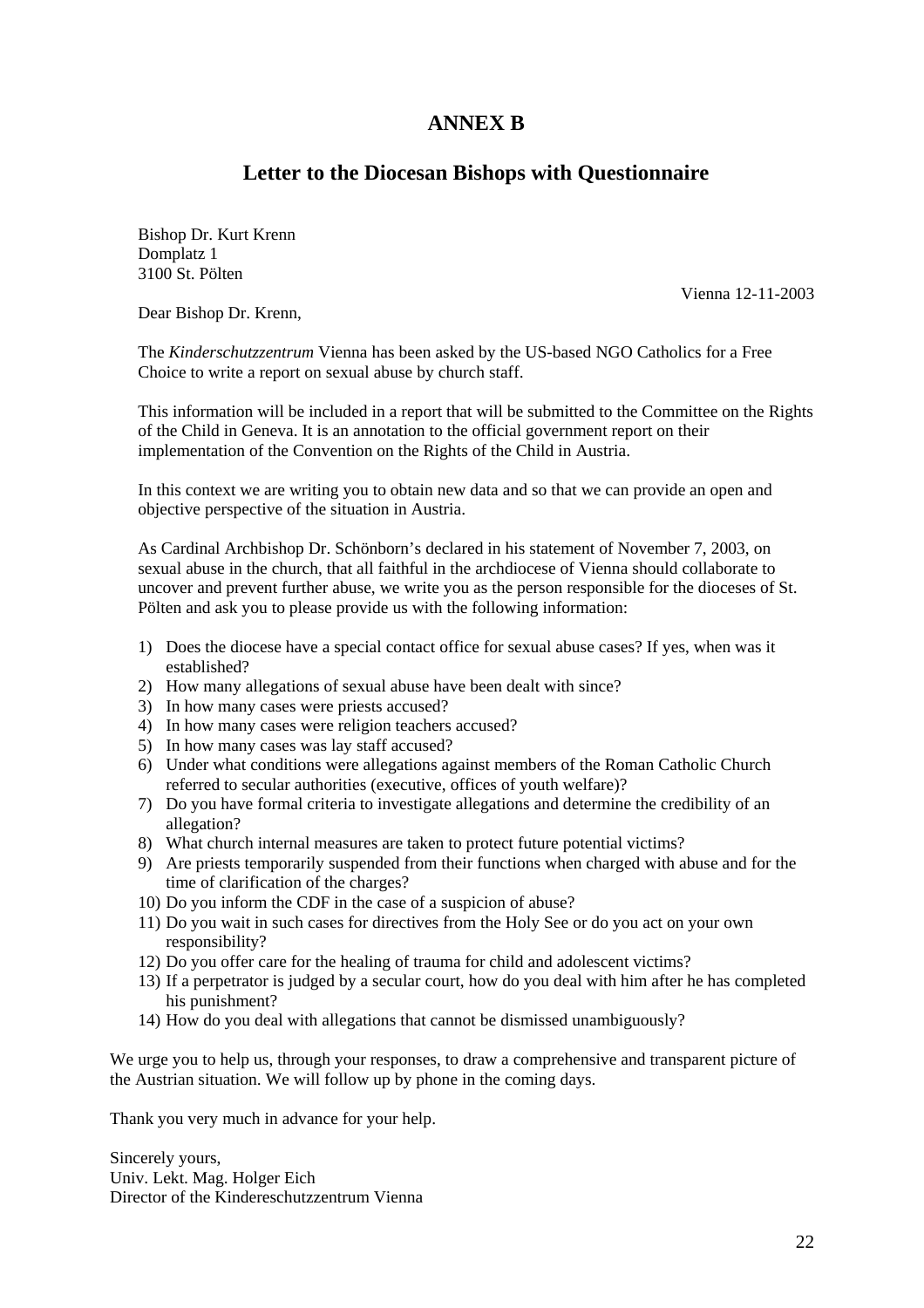## **ANNEX C**

## **Table: Responses of the Dioceses of Gurk, Graz-Seckau, Innsbruck, Salzburg and Eisenstadt**

|                                                   | <b>GURK</b>                                                                                                                                                                                    | <b>GRAZ-</b>                                                                                                                                                                                                                                                                     | <b>INNSBRUCK</b>                                                                                                 | <b>SALZBURG</b>                                                                                        | <b>EISENSTADT</b>                                                                                                                                                                                                                                                 |
|---------------------------------------------------|------------------------------------------------------------------------------------------------------------------------------------------------------------------------------------------------|----------------------------------------------------------------------------------------------------------------------------------------------------------------------------------------------------------------------------------------------------------------------------------|------------------------------------------------------------------------------------------------------------------|--------------------------------------------------------------------------------------------------------|-------------------------------------------------------------------------------------------------------------------------------------------------------------------------------------------------------------------------------------------------------------------|
|                                                   |                                                                                                                                                                                                | <b>SECKAU</b>                                                                                                                                                                                                                                                                    |                                                                                                                  |                                                                                                        |                                                                                                                                                                                                                                                                   |
| Specialized<br>Counseling<br>Centers              | <b>Since 1995</b>                                                                                                                                                                              | <b>Since 1996</b>                                                                                                                                                                                                                                                                | Since 2000:<br>Diocesan contact<br>office                                                                        | <b>Vicar General</b><br>serves as contact<br>person<br>Depending on<br>case, will consult<br>experts   | Since 1995:<br>The Committee for<br>Special Cases,<br>including legal<br>experts, a<br>physician/<br>psychotherapist,<br>an academic and<br>two priests                                                                                                           |
| Charges<br>Against<br>Members of<br>Clergy        | 7 charges                                                                                                                                                                                      | 5 charges v.<br>parish priests<br>1 charge v.<br>woman religious                                                                                                                                                                                                                 | 19 charges v.<br>secular priests<br>and priests<br>belonging to<br>religious orders                              | 2 charges                                                                                              | 1 charge                                                                                                                                                                                                                                                          |
| Charges<br>Against<br>Religion<br><b>Teachers</b> | 0 charges                                                                                                                                                                                      | 1 charge                                                                                                                                                                                                                                                                         | 1 charge                                                                                                         | 0 charges                                                                                              | 0 charges                                                                                                                                                                                                                                                         |
| Charges<br><b>Against Lay</b><br>Persons          | 2 charges                                                                                                                                                                                      | 2 charges                                                                                                                                                                                                                                                                        | 2 charges                                                                                                        | 0 charges                                                                                              | 0 charges                                                                                                                                                                                                                                                         |
| Report to<br>Secular<br><b>Authorities</b>        | No report to<br>secular<br>authorities<br>without<br>authorization of<br>parents of victim<br>or victim                                                                                        | No report to<br>secular<br>authorities<br>needed in the<br>cases to date                                                                                                                                                                                                         | Diocese contacts<br>the Center for<br>Child Protection,<br>Innsbruck                                             | In principle, the<br>diocese contacts<br>secular<br>authorities                                        | Diocese involves<br>the Committee of<br>Special Cases to<br>determine if the<br>charges are<br>serious<br>If the charges are<br>deemed credible,<br>diocese involves<br>state authorities<br>and dismisses<br>the alleged<br>perpetrator from<br>responsibilities |
| Criteria of<br>Evalulation                        | Evaluation by<br>Vicar General<br>with Prof. Dr.<br>Menschik-<br>Bendele, Chair<br>for Clinical<br>Psychology,<br>Psychotherapy<br>and<br>Psychoanalysis<br>at the University<br>of Klagenfurt | Practically no<br>binding criteria.<br>Counseling<br>meetings with<br>Vicar General<br>and an<br>experienced<br>psychotherapist<br>of the Center for<br>Child Protection,<br>Innsbruck.<br>According to<br>diocese,<br>"Absolute<br>security cannot<br>always be<br>guaranteed." | No binding<br>criteria<br>According to the<br>diocese, "Almost<br>all accusations<br>have proved to<br>be valid" | According to the<br>diocese, "A<br>thorough<br>investigation is<br>conducted to find<br>out the truth" | Involvement of<br>the Committee<br>for Special Cases<br>to investigate the<br>seriousness of<br>the accusations                                                                                                                                                   |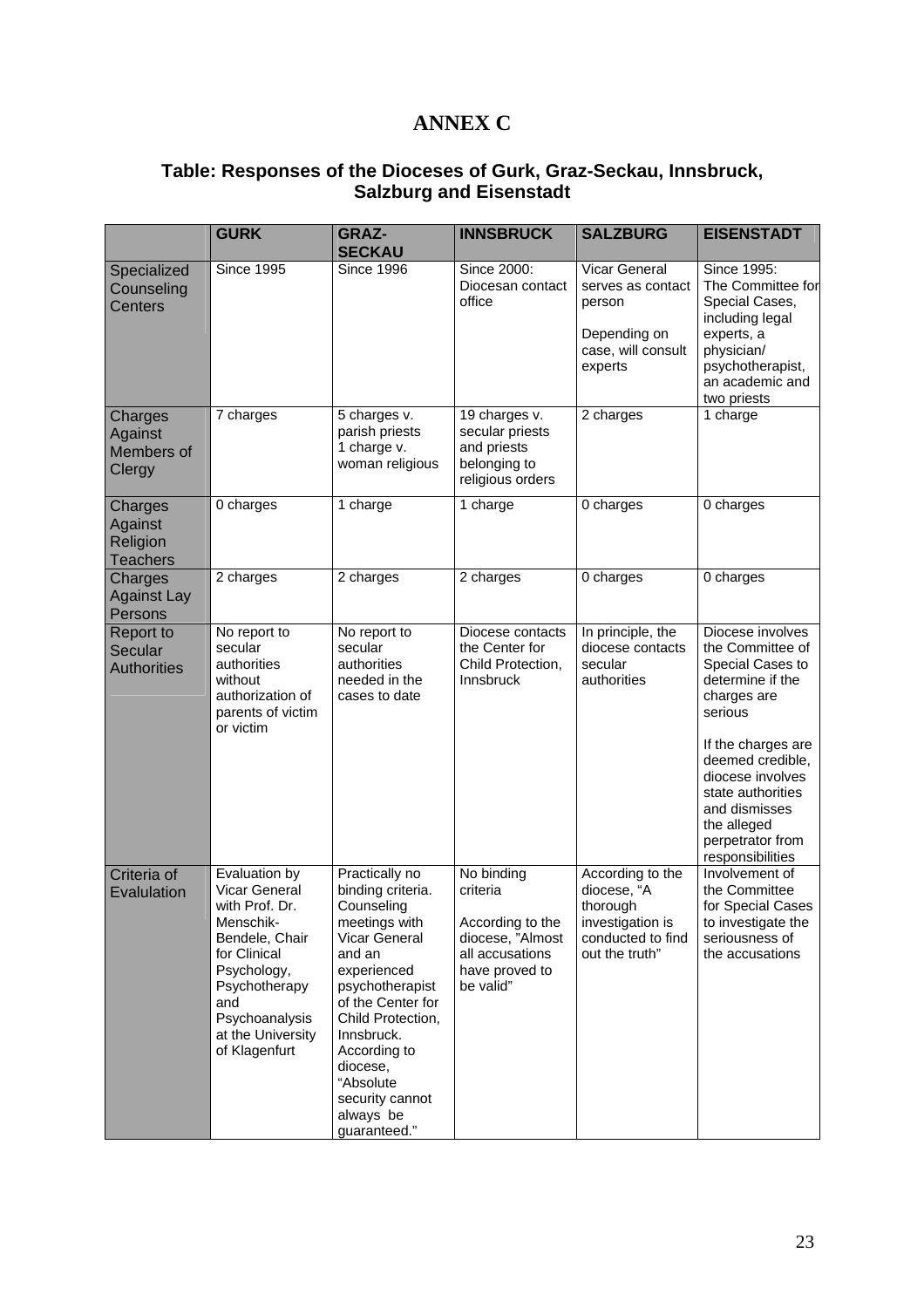|                                                                                                   | <b>GURK</b>                                                                                                                                                                                                                       | <b>GRAZ-</b><br><b>SECKAU</b>                                                                                                                                                                                                                                  | <b>INNSBRUCK</b>                                                                                                                                                                                                                                                                                  | <b>SALZBURG</b>                                                                                         | <b>EISENSTADT</b>                                                                                                                                                                                                                                                                                    |
|---------------------------------------------------------------------------------------------------|-----------------------------------------------------------------------------------------------------------------------------------------------------------------------------------------------------------------------------------|----------------------------------------------------------------------------------------------------------------------------------------------------------------------------------------------------------------------------------------------------------------|---------------------------------------------------------------------------------------------------------------------------------------------------------------------------------------------------------------------------------------------------------------------------------------------------|---------------------------------------------------------------------------------------------------------|------------------------------------------------------------------------------------------------------------------------------------------------------------------------------------------------------------------------------------------------------------------------------------------------------|
| Measures to<br>Protect<br>Further<br>Potential<br><b>Victims</b>                                  | In general:<br>Provisional<br>dismissal of<br>alleged<br>perpetrator<br>from activities<br>and transfer to<br>other field of<br>activities that<br>excludes<br>contact with<br>potential<br>victims                               | Contingent on<br>the type of<br>charges:<br>Provisional<br>dismissal of<br>alleged<br>perpetrator<br>from activities<br>and transfer to<br>other field of<br>activities that<br>excludes as<br>much as<br>possible any<br>contact with<br>potential<br>victims | Psychotherapeutic<br>treatment for the<br>alleged<br>perpetrator<br>After conclusion of<br>the treatment,<br>possible<br>assignment to<br>pastoral field that<br>does not include<br>contact with<br>children and<br>adolescents<br>Under some<br>circumstances,<br>suspension from<br>priesthood | According to<br>the diocese,<br>"In each case<br>the aim is to<br>prevent further<br>cases of<br>abuse" | Until<br>clarification:<br>No entrustment<br>of alleged<br>perpetrator with<br>any new tasks<br>According to<br>the diocese, "If<br>a priest<br>remains in<br>office on a<br>directive from<br>Rome, he will<br>be only<br>entrusted with<br>tasks that<br>exclude the<br>danger of<br>recidivating" |
| Temporary<br>Suspension<br>in Case of<br>Suspicion                                                | Priests:<br>Provisional<br>dismissal from<br>pastoral<br>activities until<br>the facts are<br>determined                                                                                                                          | Priests:<br>Provisional<br>dismissal from<br>pastoral<br>activities until<br>the facts are<br>determined                                                                                                                                                       | Suspension<br>contingent upon<br>each situation                                                                                                                                                                                                                                                   | Yes                                                                                                     | Yes                                                                                                                                                                                                                                                                                                  |
| Reporting to<br>the<br>Congregation<br>for the<br>Doctrine and<br>Faith                           | Yes<br>According to<br>the directives<br>of the Motu<br>Proprio of April<br>30, 2001                                                                                                                                              | Yes<br>According to<br>the directives<br>of the Motu<br>Proprio of April<br>30, 2001                                                                                                                                                                           | Yes<br>According to<br>regulations of the<br>Congregation                                                                                                                                                                                                                                         | Yes                                                                                                     | In specific case<br>of abuse:<br>Report issued<br>to<br>Congregation,<br>response<br>already<br>received                                                                                                                                                                                             |
| Acting on<br>Own<br>Responsibility<br><b>Without</b><br><b>Directives</b><br>from the Holy<br>See | According to<br>the diocese,<br>"Of course, as<br>[waiting for an]<br>answer from<br>Rome and the<br>elaboration of<br>a decision by a<br>tribunal<br>according to<br>canonical rules<br>will take a<br>longer period<br>of time" | According to<br>the diocese,<br>"Given that a<br>response from<br>Rome and the<br>elaboration of<br>a canonical<br>decision by a<br>tribunal takes<br>some time, the<br>diocese will<br>apply<br>measures in<br>own<br>responsibility"                         | Yes                                                                                                                                                                                                                                                                                               | Yes                                                                                                     | According to<br>the diocese,<br>"Yes,<br>absolutely.<br>Because even<br>the conditional<br>condemnation<br>of a member of<br>the clergy, and<br>in particular of<br>a priest in such<br>cases, must be<br>seen in a<br>special light"                                                                |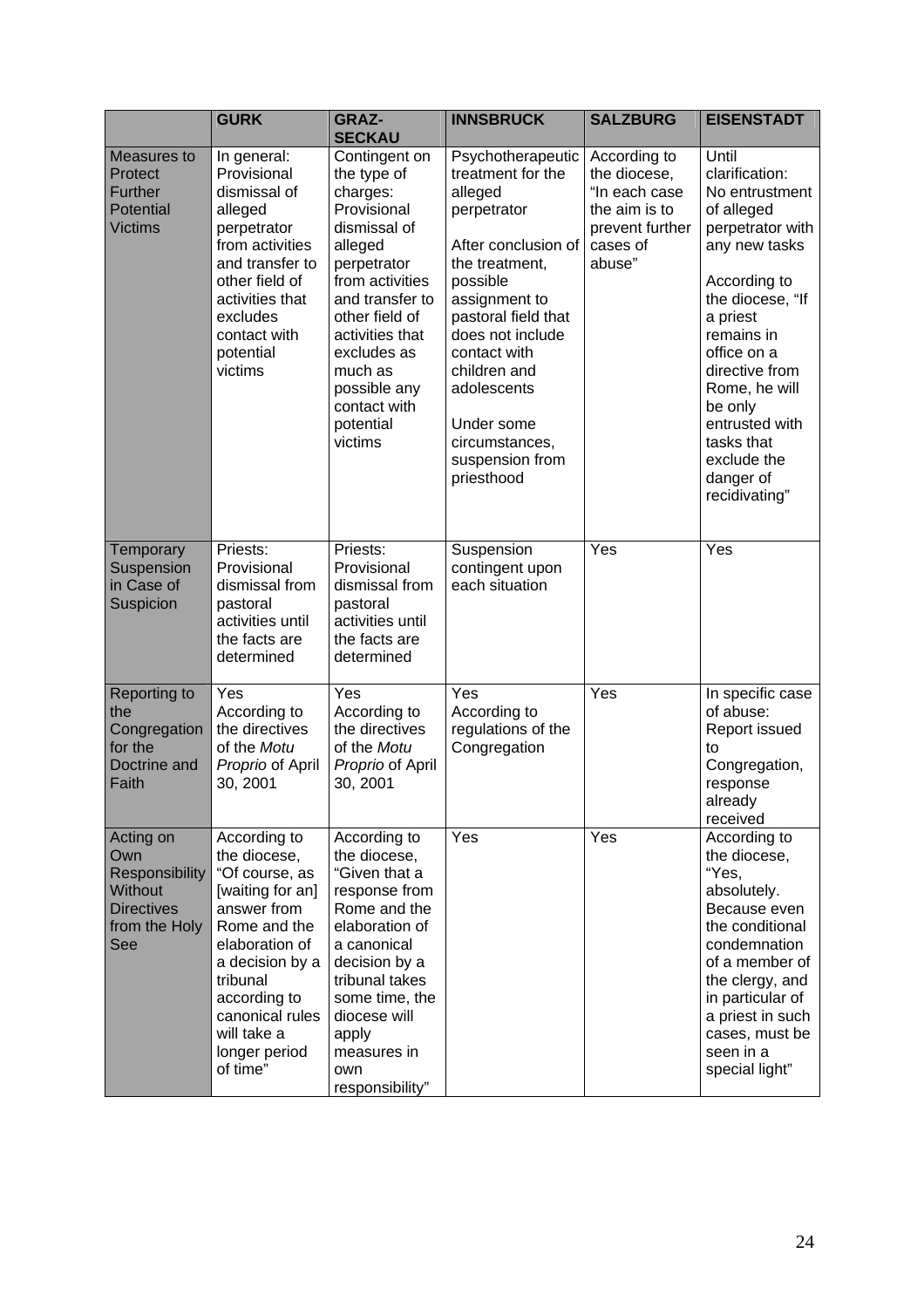|                                                                                                   | <b>GURK</b>                                                                                                                                                                                                                       | <b>GRAZ-</b><br><b>SECKAU</b>                                                                                                                                                                                                                                  | <b>INNSBRUCK</b>                                                                                                                                                                                                                                                                                  | <b>SALZBURG</b>                                                                                         | <b>EISENSTADT</b>                                                                                                                                                                                                                                                                                    |
|---------------------------------------------------------------------------------------------------|-----------------------------------------------------------------------------------------------------------------------------------------------------------------------------------------------------------------------------------|----------------------------------------------------------------------------------------------------------------------------------------------------------------------------------------------------------------------------------------------------------------|---------------------------------------------------------------------------------------------------------------------------------------------------------------------------------------------------------------------------------------------------------------------------------------------------|---------------------------------------------------------------------------------------------------------|------------------------------------------------------------------------------------------------------------------------------------------------------------------------------------------------------------------------------------------------------------------------------------------------------|
| Measures to<br>Protect<br><b>Further</b><br>Potential<br><b>Victims</b>                           | In general:<br>Provisional<br>dismissal of<br>alleged<br>perpetrator<br>from activities<br>and transfer to<br>other field of<br>activities that<br>excludes<br>contact with<br>potential<br>victims                               | Contingent on<br>the type of<br>charges:<br>Provisional<br>dismissal of<br>alleged<br>perpetrator<br>from activities<br>and transfer to<br>other field of<br>activities that<br>excludes as<br>much as<br>possible any<br>contact with<br>potential<br>victims | Psychotherapeutic<br>treatment for the<br>alleged<br>perpetrator<br>After conclusion of<br>the treatment,<br>possible<br>assignment to<br>pastoral field that<br>does not include<br>contact with<br>children and<br>adolescents<br>Under some<br>circumstances,<br>suspension from<br>priesthood | According to<br>the diocese,<br>"In each case<br>the aim is to<br>prevent further<br>cases of<br>abuse" | Until<br>clarification:<br>No entrustment<br>of alleged<br>perpetrator with<br>any new tasks<br>According to<br>the diocese, "If<br>a priest<br>remains in<br>office on a<br>directive from<br>Rome, he will<br>be only<br>entrusted with<br>tasks that<br>exclude the<br>danger of<br>recidivating" |
| Temporary<br>Suspension<br>in Case of<br>Suspicion                                                | Priests:<br>Provisional<br>dismissal from<br>pastoral<br>activities until<br>the facts are<br>determined                                                                                                                          | Priests:<br>Provisional<br>dismissal from<br>pastoral<br>activities until<br>the facts are<br>determined                                                                                                                                                       | Suspension<br>contingent upon<br>each situation                                                                                                                                                                                                                                                   | Yes                                                                                                     | Yes                                                                                                                                                                                                                                                                                                  |
| Reporting to<br>the<br>Congregation<br>for the<br>Doctrine and<br>Faith                           | Yes<br>According to<br>the directives<br>of the Motu<br>Proprio of April<br>30, 2001                                                                                                                                              | Yes<br>According to<br>the directives<br>of the Motu<br>Proprio of April<br>30, 2001                                                                                                                                                                           | Yes<br>According to<br>regulations of the<br>Congregation                                                                                                                                                                                                                                         | Yes                                                                                                     | In specific case<br>of abuse:<br>Report issued<br>to<br>Congregation,<br>response<br>already<br>received                                                                                                                                                                                             |
| Acting on<br>Own<br>Responsibility<br><b>Without</b><br><b>Directives</b><br>from the Holy<br>See | According to<br>the diocese,<br>"Of course, as<br>[waiting for an]<br>answer from<br>Rome and the<br>elaboration of<br>a decision by a<br>tribunal<br>according to<br>canonical rules<br>will take a<br>longer period<br>of time" | According to<br>the diocese,<br>"Given that a<br>response from<br>Rome and the<br>elaboration of<br>a canonical<br>decision by a<br>tribunal takes<br>some time, the<br>diocese will<br>apply<br>measures in<br>own<br>responsibility"                         | Yes                                                                                                                                                                                                                                                                                               | Yes                                                                                                     | According to<br>the diocese,<br>"Yes,<br>absolutely.<br>Because even<br>the conditional<br>condemnation<br>of a member of<br>the clergy, and<br>in particular of<br>a priest in such<br>cases, must be<br>seen in a<br>special light"                                                                |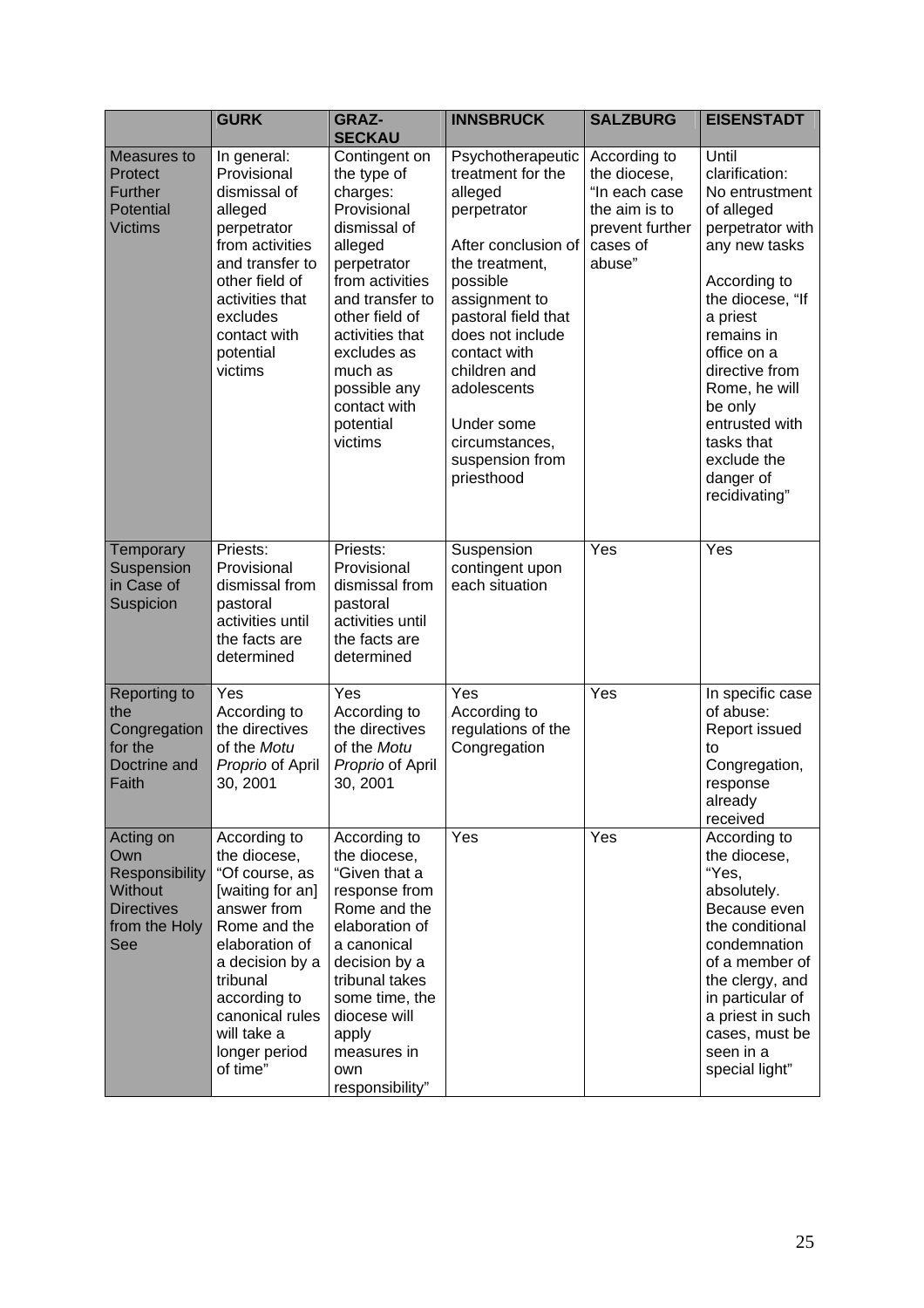|              | <b>GURK</b>                       | <b>GRAZ-</b>                      | <b>INNSBRUCK</b>              | <b>SALZBURG</b> | <b>EISENSTADT</b> |
|--------------|-----------------------------------|-----------------------------------|-------------------------------|-----------------|-------------------|
| Management   | Contingent                        | <b>SECKAU</b><br>Contingent       | The church will               | According to    | No response       |
| of Accused   | upon the type                     | upon the type                     | take internal                 | the diocese,    |                   |
| Persons in   | and gravity of                    | and gravity of                    | steps to provide              | "Did not        |                   |
| the Case of  | the                               | the                               | rehabilitative                | happen so far"  |                   |
| <b>Doubt</b> | transgression                     | transgression                     | therapy to<br>alleged         |                 |                   |
|              | <b>Measures</b>                   | <b>Measures</b>                   | perpetrators                  |                 |                   |
|              | include:                          | include:                          | regardless of                 |                 |                   |
|              | --appointment to                  | --appointment to                  | whether the                   |                 |                   |
|              | activities in a                   | activities in a                   | case has penal                |                 |                   |
|              | different                         | different                         | proscriptions or              |                 |                   |
|              | environment,                      | environment,                      | it is a situation             |                 |                   |
|              | --informing<br>several persons    | --informing<br>several persons    | where no penal<br>consequence |                 |                   |
|              | who will monitor                  | who will monitor                  | will follow                   |                 |                   |
|              | the alleged                       | the alleged                       |                               |                 |                   |
|              | perpetrator                       | perpetrator                       |                               |                 |                   |
|              |                                   |                                   |                               |                 |                   |
|              | According to the                  | According to the                  |                               |                 |                   |
|              | diocese, "The                     | diocese, "The                     |                               |                 |                   |
|              | concerned                         | concerned                         |                               |                 |                   |
|              | person will need                  | person will need                  |                               |                 |                   |
|              | to get a clear                    | to get a clear                    |                               |                 |                   |
|              | awareness that                    | awareness that                    |                               |                 |                   |
|              | it is in his own                  | it is in his own                  |                               |                 |                   |
|              | interest that                     | interest that                     |                               |                 |                   |
|              | charges are                       | charges are                       |                               |                 |                   |
|              | unambiguously<br>clarified and he | unambiguously<br>clarified and he |                               |                 |                   |
|              | needs to avoid                    | needs to avoid                    |                               |                 |                   |
|              | anything that                     | anything that                     |                               |                 |                   |
|              | might in any                      | might in any                      |                               |                 |                   |
|              | form lead to                      | form lead to                      |                               |                 |                   |
|              | justified or                      | justified or                      |                               |                 |                   |
|              | unjustified                       | unjustified                       |                               |                 |                   |
|              | allegations"                      | allegations"                      |                               |                 |                   |